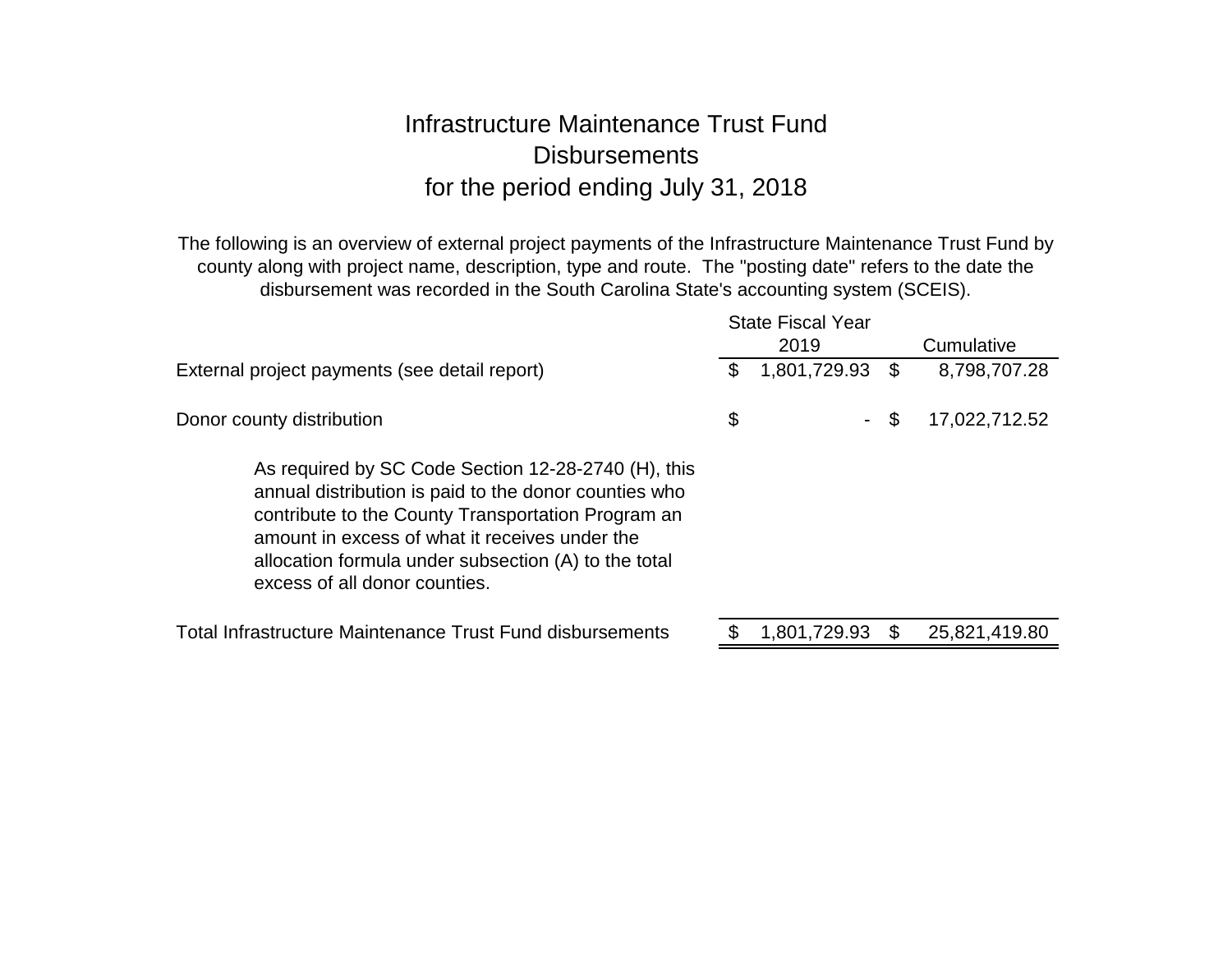| <b>County &amp; Project Description</b>                            | <b>Posting Date</b> | <b>Expense Description</b>           | <b>Vendor</b>                   | <b>Amount</b> |
|--------------------------------------------------------------------|---------------------|--------------------------------------|---------------------------------|---------------|
| <b>Aiken</b>                                                       |                     |                                      |                                 |               |
| P037068                                                            |                     |                                      |                                 |               |
| US 1 Safety Improvements in Aiken County                           |                     |                                      |                                 |               |
| Safety Improvements from Mile Point 19.0 to Mile Point 28.7 - US 1 |                     |                                      |                                 |               |
| Safety Improvement                                                 |                     |                                      |                                 |               |
|                                                                    | 2018-06-30          | Payment to Road & Bridge Contractors | SATTERFIELD CONSTRUCTION CO INC | 108,316.00    |
| <b>P037068 Total</b>                                               |                     |                                      |                                 | 108,316.00    |
|                                                                    |                     |                                      |                                 |               |
| <b>Aiken Total</b>                                                 |                     |                                      |                                 | 108,316.00    |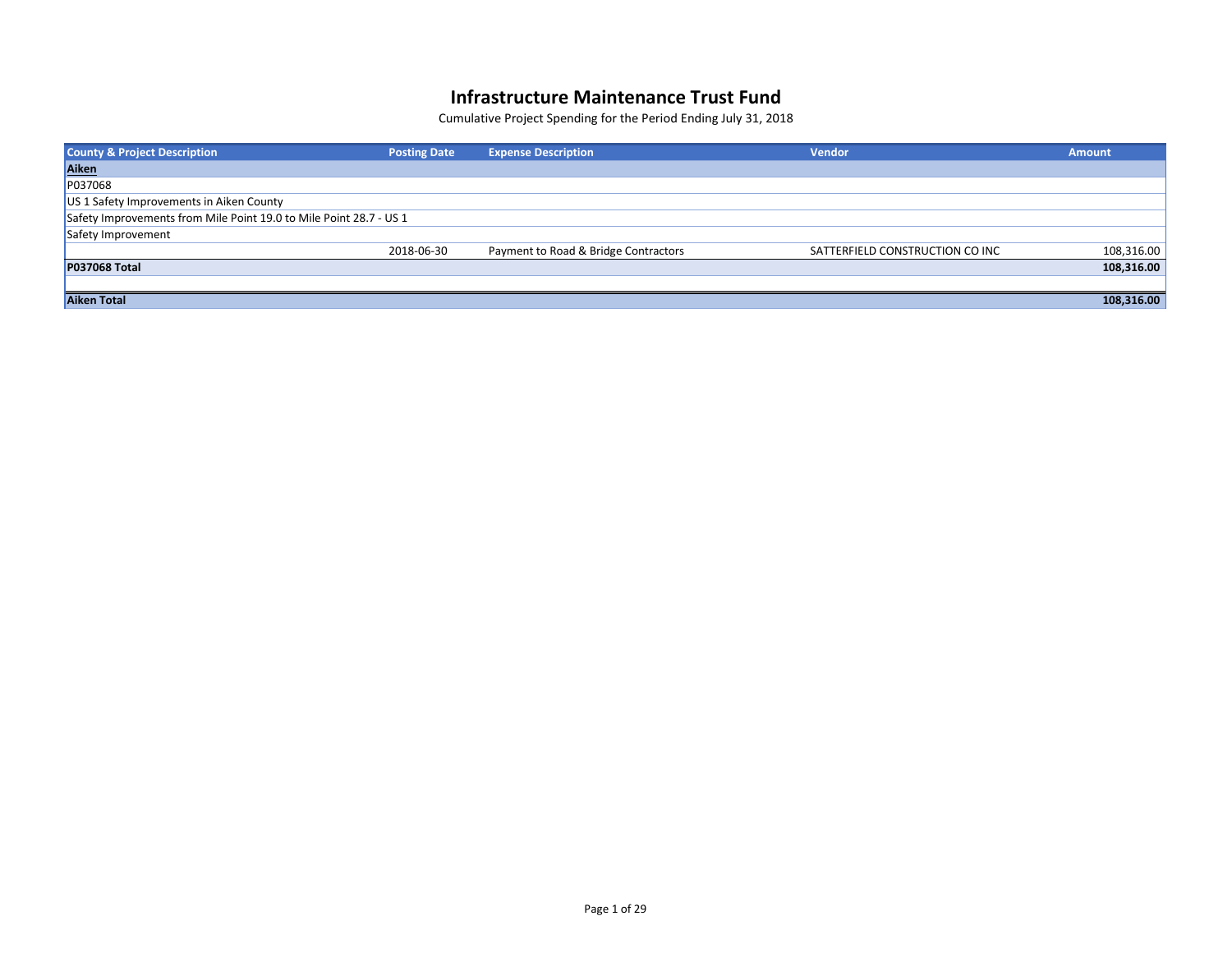| <b>County &amp; Project Description</b>                   | <b>Posting Date</b> | <b>Expense Description</b>           | <b>Vendor</b>     | <b>Amount</b> |
|-----------------------------------------------------------|---------------------|--------------------------------------|-------------------|---------------|
| Anderson                                                  |                     |                                      |                   |               |
| P036822                                                   |                     |                                      |                   |               |
| 2018 Non-Interstate NHS Preservation Program              |                     |                                      |                   |               |
| SCDOT Federal Aid Preservation in Anderson County - US 76 |                     |                                      |                   |               |
| Preservation                                              |                     |                                      |                   |               |
|                                                           | 2018-03-15          | Engineering & Architectural Services | DAVIS & FLOYD INC | 427.62        |
|                                                           | 2018-07-23          | Payment to Road & Bridge Contractors | KING ASPHALT INC  | 42,044.50     |
| <b>P036822 Total</b>                                      |                     |                                      |                   | 42,472.12     |
|                                                           |                     |                                      |                   |               |
| P036885                                                   |                     |                                      |                   |               |
| 2018 Federal Aid Secondary Preservation Program           |                     |                                      |                   |               |
| Federal Aid Preservation in Anderson County - S-34        |                     |                                      |                   |               |
| Preservation                                              |                     |                                      |                   |               |
|                                                           | 2018-07-23          | Payment to Road & Bridge Contractors | KING ASPHALT INC  | 125,176.22    |
| <b>P036885 Total</b>                                      |                     |                                      |                   | 125,176.22    |
|                                                           |                     |                                      |                   |               |
| <b>Anderson Total</b>                                     |                     |                                      |                   | 167,648.34    |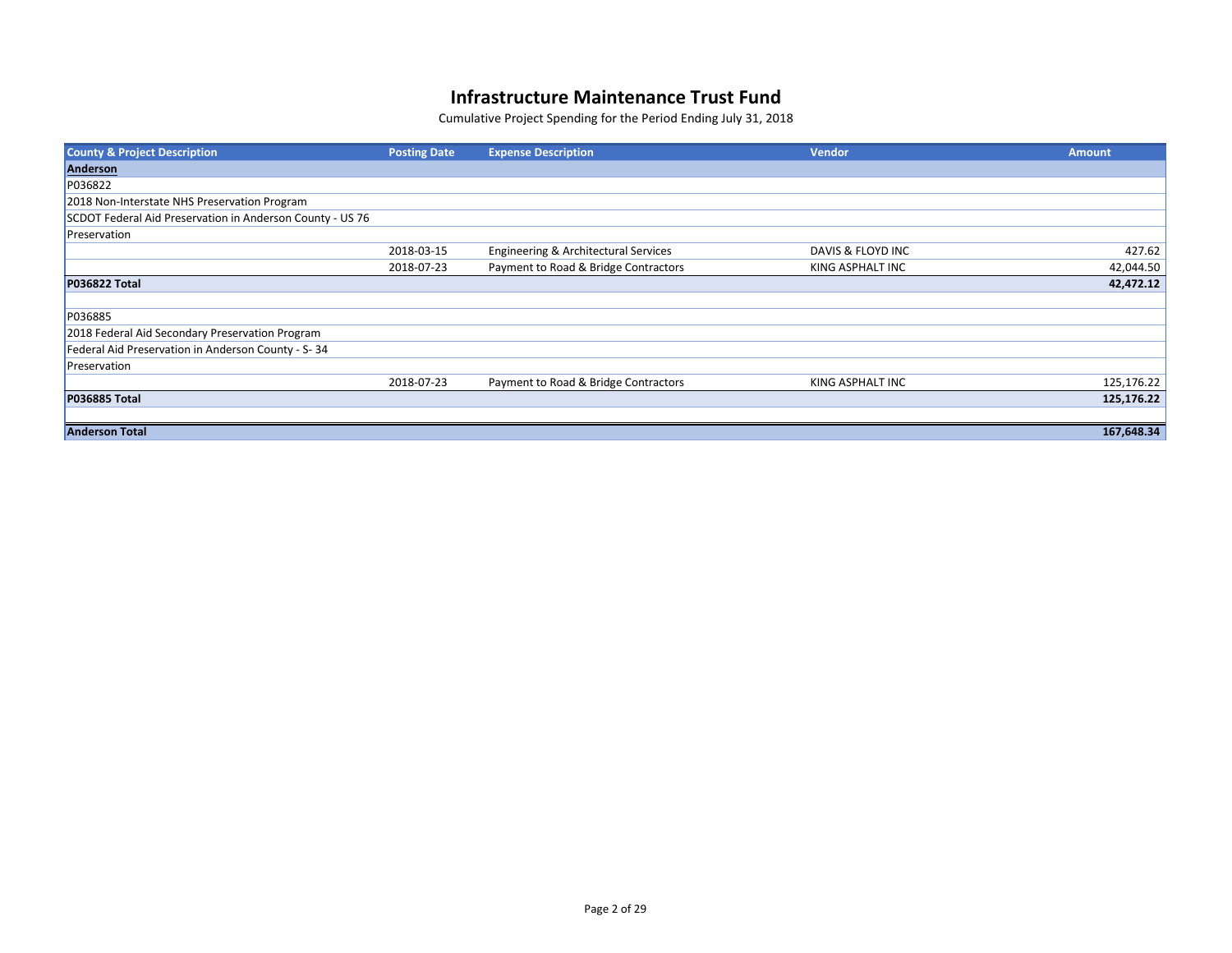| <b>County &amp; Project Description</b>                                           | <b>Posting Date</b> | <b>Expense Description</b>           | <b>Vendor</b>                       | <b>Amount</b> |
|-----------------------------------------------------------------------------------|---------------------|--------------------------------------|-------------------------------------|---------------|
| Anderson, Oconee                                                                  |                     |                                      |                                     |               |
| P037078                                                                           |                     |                                      |                                     |               |
| SC 24 Safety Improvements in Oconee and Anderson Counties                         |                     |                                      |                                     |               |
| Safety Improvements from US 76 (E. Main St.) to near SC 243 (Highway 243) - SC 24 |                     |                                      |                                     |               |
| Safety Improvement                                                                |                     |                                      |                                     |               |
|                                                                                   | 2018-05-14          | Printing, Binding, Advertising       | UPSTATE NEWSPAPER INC               | 41.10         |
|                                                                                   | 2018-06-11          | Engineering & Architectural Services | INDEPENDENT MAPPING CONSULTANTS INC | 36,077.17     |
|                                                                                   | 2018-07-20          | Engineering & Architectural Services | <b>GPI GEOSPATIAL INC</b>           | 3,579.11      |
|                                                                                   | 2018-07-26          | Engineering & Architectural Services | <b>GPI GEOSPATIAL INC</b>           | 4,033.25      |
| <b>P037078 Total</b>                                                              |                     |                                      |                                     | 43,730.63     |
|                                                                                   |                     |                                      |                                     |               |
| Anderson, Oconee Total                                                            |                     |                                      |                                     | 43,730.63     |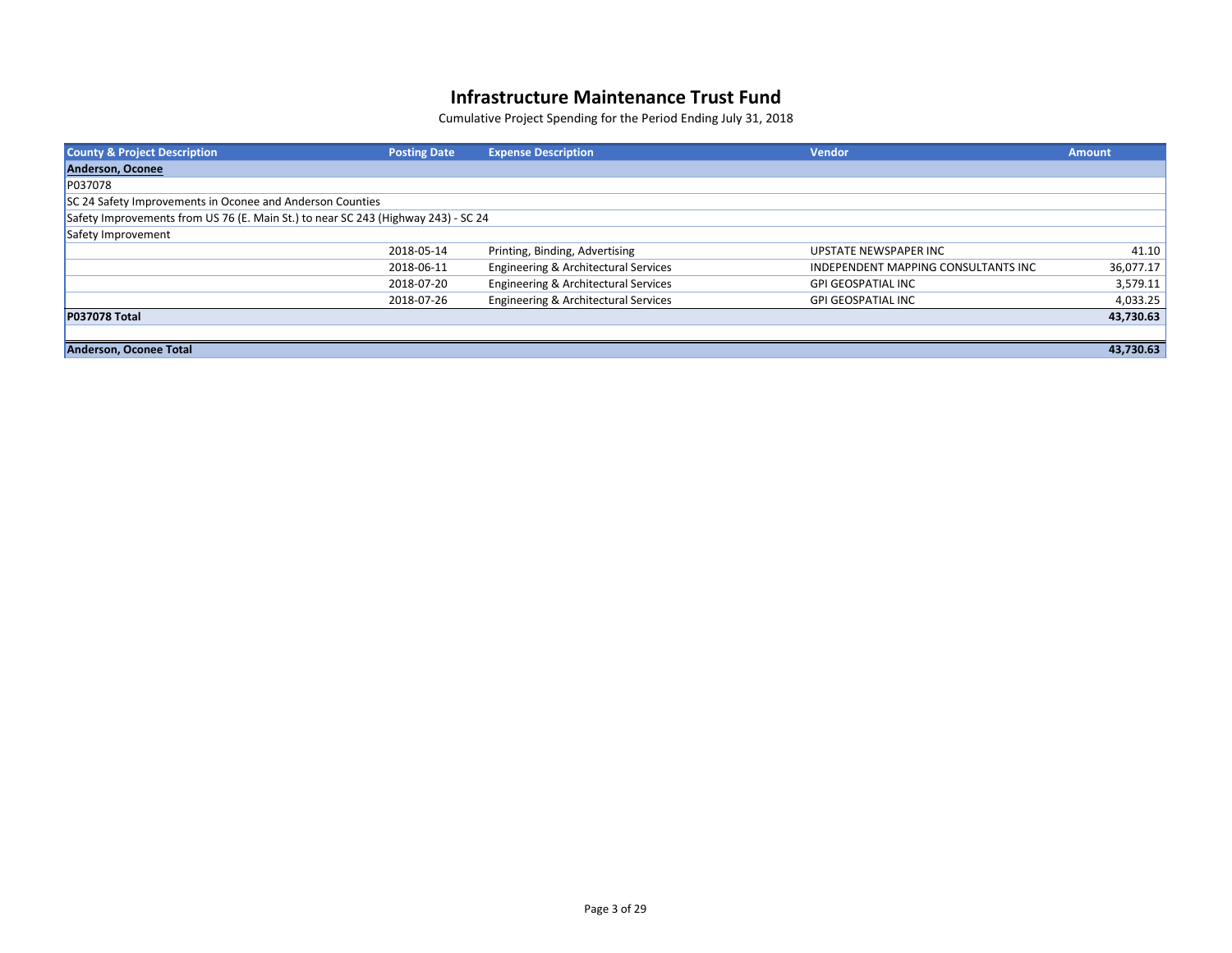| <b>County &amp; Project Description</b>                                                                        | <b>Posting Date</b> | <b>Expense Description</b>           | <b>Vendor</b>                         | <b>Amount</b> |
|----------------------------------------------------------------------------------------------------------------|---------------------|--------------------------------------|---------------------------------------|---------------|
| <b>Berkeley</b>                                                                                                |                     |                                      |                                       |               |
| P032296                                                                                                        |                     |                                      |                                       |               |
| 2018 Secondary Pavement Improvement Program                                                                    |                     |                                      |                                       |               |
| Non-Federal Aid Resurfacing in Berkeley County - S- 317, S- 339, S- 403, S- 485, S- 495, S- 50, S- 748, S- 810 |                     |                                      |                                       |               |
| Rehabilitation                                                                                                 |                     |                                      |                                       |               |
|                                                                                                                | 2018-06-26          | Payment to Road & Bridge Contractors | SANDERS BROTHERS CONST CO INC         | 871,189.83    |
|                                                                                                                | 2018-06-30          | Payment to Road & Bridge Contractors | SANDERS BROTHERS CONST CO INC         | 473,472.95    |
| <b>P032296 Total</b>                                                                                           |                     |                                      |                                       | 1,344,662.78  |
|                                                                                                                |                     |                                      |                                       |               |
| P033668                                                                                                        |                     |                                      |                                       |               |
| 2018 Federal Aid Secondary Program                                                                             |                     |                                      |                                       |               |
| Federal Aid Reconstruction/Rehabilitation in Berkeley County - S-59                                            |                     |                                      |                                       |               |
| Rehabilitation                                                                                                 |                     |                                      |                                       |               |
|                                                                                                                | 2018-06-30          | Payment to Road & Bridge Contractors | SANDERS BROTHERS CONST CO INC         | 38,033.33     |
| <b>P033668 Total</b>                                                                                           |                     |                                      |                                       | 38,033.33     |
|                                                                                                                |                     |                                      |                                       |               |
| P034706                                                                                                        |                     |                                      |                                       |               |
| 2018 Non- NHS Primary Program                                                                                  |                     |                                      |                                       |               |
| Federal Aid Reconstruction/Rehabilitation in Berkeley County - SC 402                                          |                     |                                      |                                       |               |
| Rehabilitation                                                                                                 |                     |                                      |                                       |               |
|                                                                                                                | 2018-06-30          | Payment to Road & Bridge Contractors | SANDERS BROTHERS CONST CO INC         | 38,033.34     |
| <b>P034706 Total</b>                                                                                           |                     |                                      |                                       | 38,033.34     |
|                                                                                                                |                     |                                      |                                       |               |
| P037071                                                                                                        |                     |                                      |                                       |               |
| US 17 Alt Safety Project in Berkeley County                                                                    |                     |                                      |                                       |               |
| Safety Improvements from near SC 402 to near L-665 (Coggeshall Rd) - US 17 ALT                                 |                     |                                      |                                       |               |
| Safety Improvement                                                                                             |                     |                                      |                                       |               |
|                                                                                                                | 2018-06-06          | Engineering & Architectural Services | <b>MA ENGINEERING CONSULTANTS INC</b> | 15,867.04     |
|                                                                                                                | 2018-06-30          | Engineering & Architectural Services | MA ENGINEERING CONSULTANTS INC        | 6,837.34      |
|                                                                                                                | 2018-07-26          | Engineering & Architectural Services | MA ENGINEERING CONSULTANTS INC        | 10,316.30     |
| <b>P037071 Total</b>                                                                                           |                     |                                      |                                       | 33,020.68     |
|                                                                                                                |                     |                                      |                                       |               |
| P037072                                                                                                        |                     |                                      |                                       |               |
| SC 6 Safety Improvements in Berkeley County                                                                    |                     |                                      |                                       |               |
| Safety Improvements from near S-59 (County Line Rd.) to near L-2901 (Mikey Rd.) - SC 6                         |                     |                                      |                                       |               |
| Safety Improvement                                                                                             |                     |                                      |                                       |               |
|                                                                                                                | 2018-06-06          | Engineering & Architectural Services | MA ENGINEERING CONSULTANTS INC        | 16,181.24     |
|                                                                                                                | 2018-06-30          | Engineering & Architectural Services | <b>MA ENGINEERING CONSULTANTS INC</b> | 6,972.72      |
|                                                                                                                | 2018-07-26          | Engineering & Architectural Services | MA ENGINEERING CONSULTANTS INC        | 10,520.58     |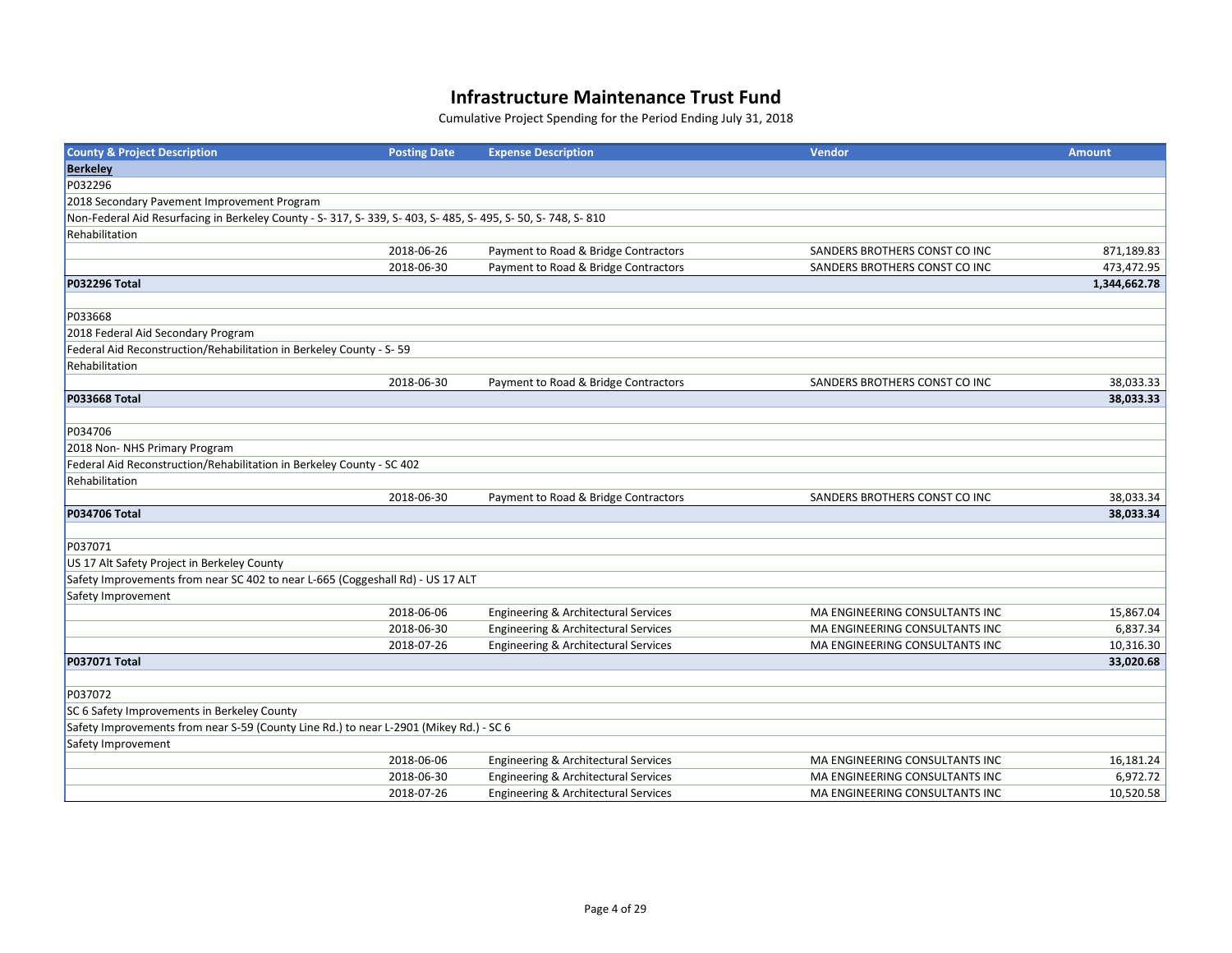| <b>County &amp; Project Description</b>              | <b>Posting Date</b> | <b>Expense Description</b>    | <b>Vendor</b> | <b>Amount</b> |
|------------------------------------------------------|---------------------|-------------------------------|---------------|---------------|
| <b>P037072 Total</b>                                 |                     |                               |               | 33,674.54     |
|                                                      |                     |                               |               |               |
| P037154                                              |                     |                               |               |               |
| 2018 Non-Interstate NHS Preservation Program         |                     |                               |               |               |
| Preservation in Berkeley County - Crack Seal - US 52 |                     |                               |               |               |
| Preservation                                         |                     |                               |               |               |
|                                                      | 2018-06-26          | Highway Maintenance Contracts | REMAC INC     | 37,859.40     |
| <b>P037154 Total</b>                                 |                     |                               |               | 37,859.40     |
|                                                      |                     |                               |               |               |
| <b>Berkeley Total</b>                                |                     |                               |               | 1,525,284.07  |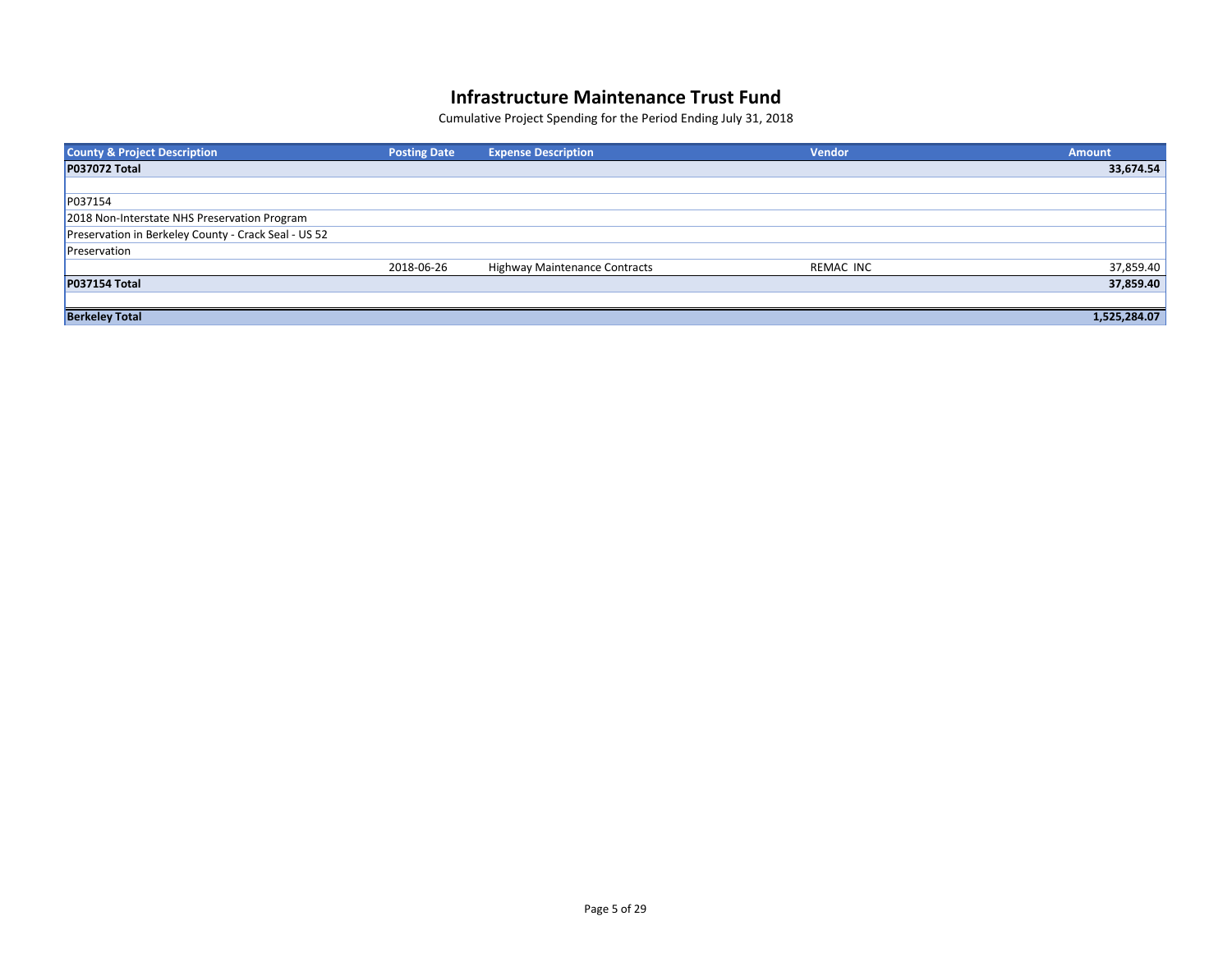| <b>County &amp; Project Description</b>                               | <b>Posting Date</b> | <b>Expense Description</b>           | <b>Vendor</b>                 | <b>Amount</b> |
|-----------------------------------------------------------------------|---------------------|--------------------------------------|-------------------------------|---------------|
| <b>Charleston</b>                                                     |                     |                                      |                               |               |
| P034724                                                               |                     |                                      |                               |               |
| 2018 NHS Secondary Program                                            |                     |                                      |                               |               |
| Federal Aid Reconstruction/Rehabilitation in Charleston County - S-13 |                     |                                      |                               |               |
| Rehabilitation                                                        |                     |                                      |                               |               |
|                                                                       | 2018-06-30          | Payment to Road & Bridge Contractors | SANDERS BROTHERS CONST CO INC | 135,808.21    |
| <b>P034724 Total</b>                                                  |                     |                                      |                               | 135,808.21    |
|                                                                       |                     |                                      |                               |               |
| P037155                                                               |                     |                                      |                               |               |
| 2018 Non-Interstate NHS Preservation Program                          |                     |                                      |                               |               |
| Preservation in Charleston County - Crack Seal - SC 61, SC 7          |                     |                                      |                               |               |
| Preservation                                                          |                     |                                      |                               |               |
|                                                                       | 2018-06-26          | <b>Highway Maintenance Contracts</b> | REMAC INC                     | 23,854.50     |
| P037155 Total                                                         |                     |                                      |                               | 23,854.50     |
|                                                                       |                     |                                      |                               |               |
| <b>Charleston Total</b>                                               |                     |                                      |                               | 159,662.71    |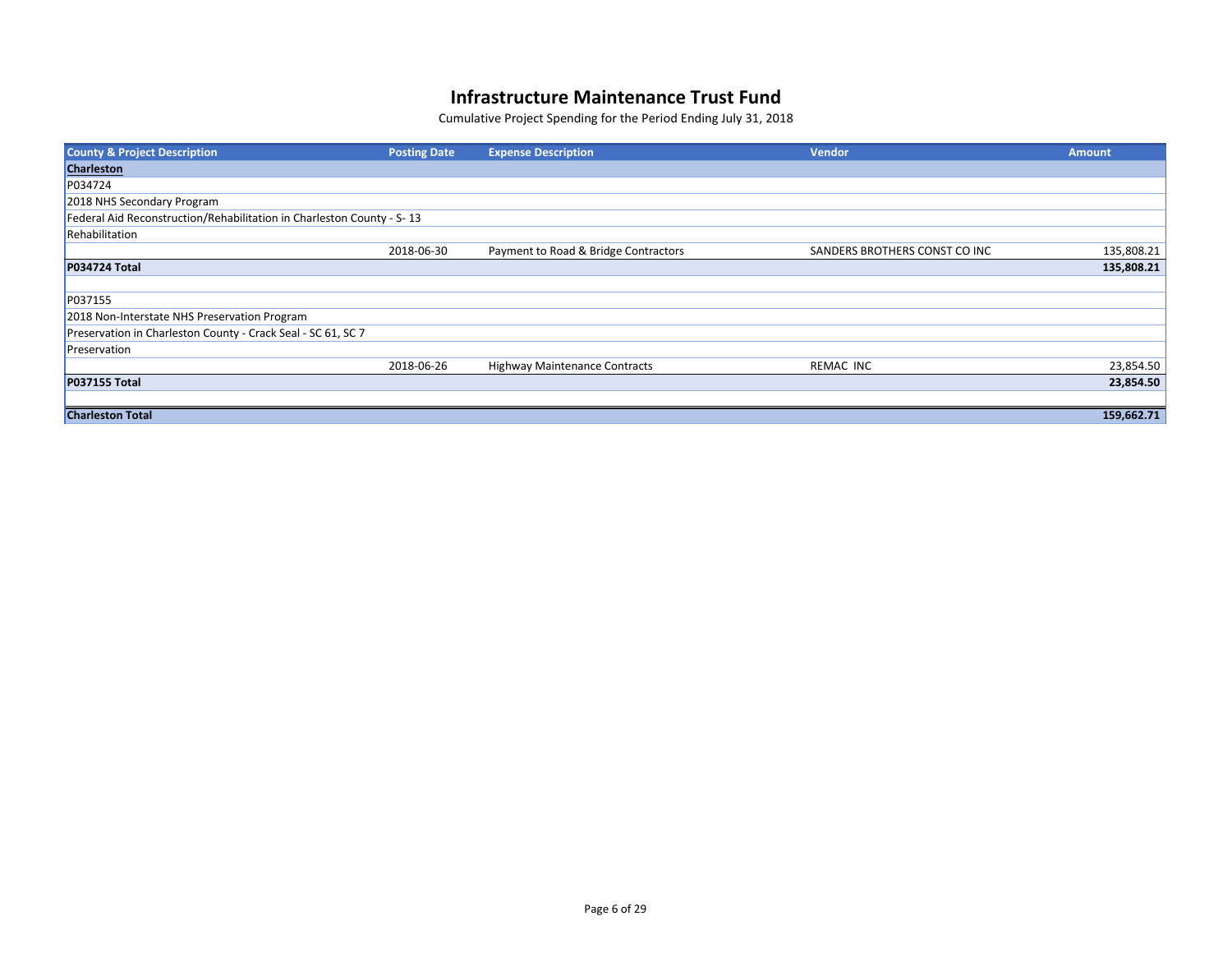| <b>County &amp; Project Description</b>                                                      | <b>Posting Date</b> | <b>Expense Description</b>           | <b>Vendor</b>                       | <b>Amount</b> |
|----------------------------------------------------------------------------------------------|---------------------|--------------------------------------|-------------------------------------|---------------|
| <b>Cherokee</b>                                                                              |                     |                                      |                                     |               |
| P037082                                                                                      |                     |                                      |                                     |               |
| US 29 Safety Improvements in Cherokee County                                                 |                     |                                      |                                     |               |
| Safety Improvements from Spartanburg/Cherokee County Line to near S-307 (Morgan Dr.) - US 29 |                     |                                      |                                     |               |
| Safety Improvement                                                                           |                     |                                      |                                     |               |
|                                                                                              | 2018-05-14          | Printing, Binding, Advertising       | THE CHEROKEE CHRONICLE INC          | 41.50         |
|                                                                                              | 2018-05-14          | Printing, Binding, Advertising       | THE GAFFNEY LEDGER INC              | 68.25         |
|                                                                                              | 2018-05-31          | Printing, Binding, Advertising       | HERALD-JOURNAL                      | 76.79         |
|                                                                                              | 2018-06-11          | Engineering & Architectural Services | INDEPENDENT MAPPING CONSULTANTS INC | 25,458.91     |
|                                                                                              | 2018-07-20          | Engineering & Architectural Services | <b>GPI GEOSPATIAL INC</b>           | 3,207.07      |
|                                                                                              | 2018-07-26          | Engineering & Architectural Services | <b>GPI GEOSPATIAL INC</b>           | 3,053.25      |
| <b>P037082 Total</b>                                                                         |                     |                                      |                                     | 31,905.77     |
|                                                                                              |                     |                                      |                                     |               |
| <b>Cherokee Total</b>                                                                        |                     |                                      |                                     | 31,905.77     |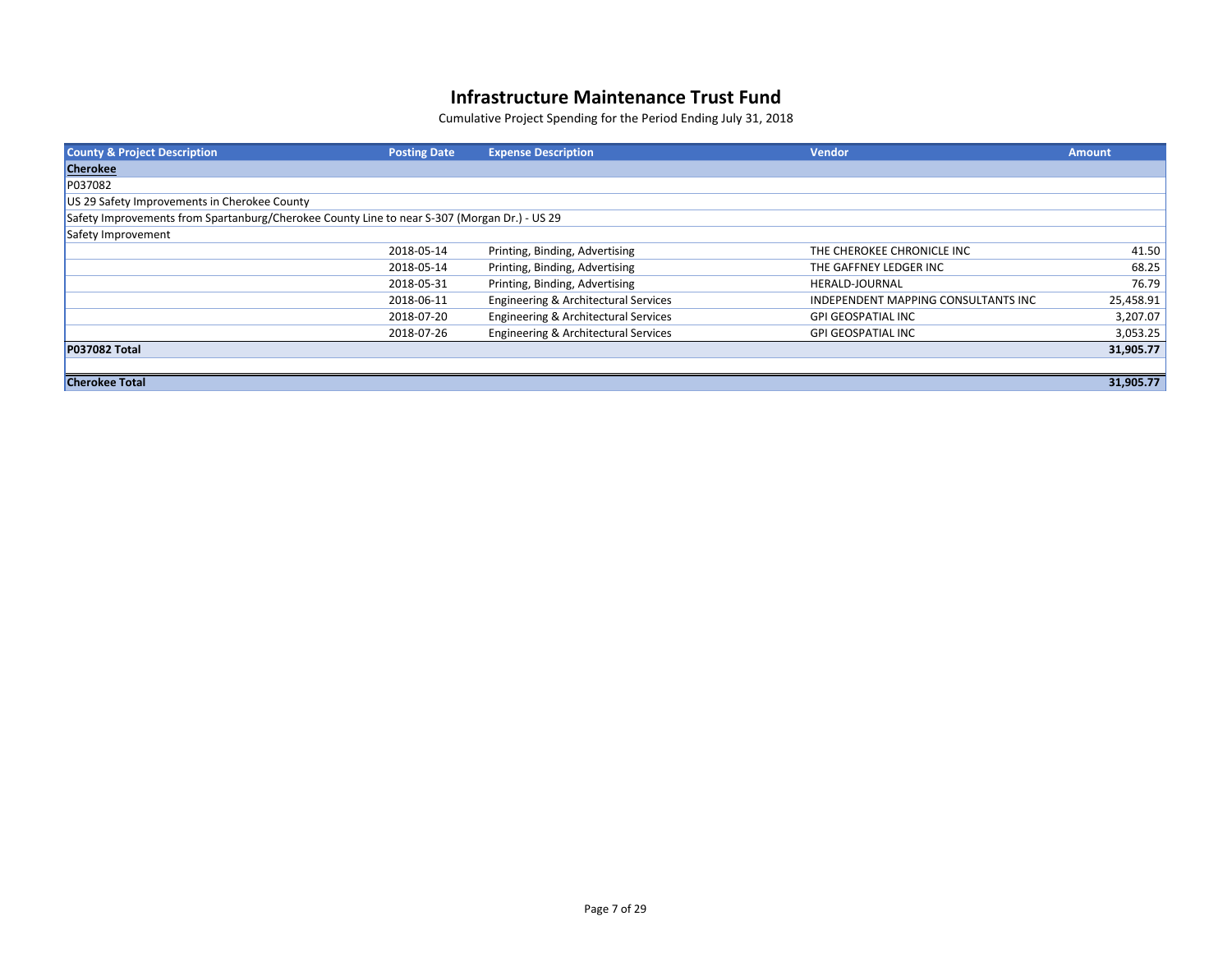| <b>County &amp; Project Description</b>           | <b>Posting Date</b> | <b>Expense Description</b>           | <b>Vendor</b>                    | <b>Amount</b> |
|---------------------------------------------------|---------------------|--------------------------------------|----------------------------------|---------------|
| <b>Chesterfield</b>                               |                     |                                      |                                  |               |
| P032484                                           |                     |                                      |                                  |               |
| 2018 Federal Aid Secondary Preservation Program   |                     |                                      |                                  |               |
| SCDOT Preservation in Chesterfield County - S-600 |                     |                                      |                                  |               |
| Preservation                                      |                     |                                      |                                  |               |
|                                                   | 2018-06-30          | Payment to Road & Bridge Contractors | LITTLEFIELD CONSTRUCTION COMPANY | 45,796.26     |
| <b>P032484 Total</b>                              |                     |                                      |                                  | 45,796.26     |
|                                                   |                     |                                      |                                  |               |
| <b>Chesterfield Total</b>                         |                     |                                      |                                  | 45,796.26     |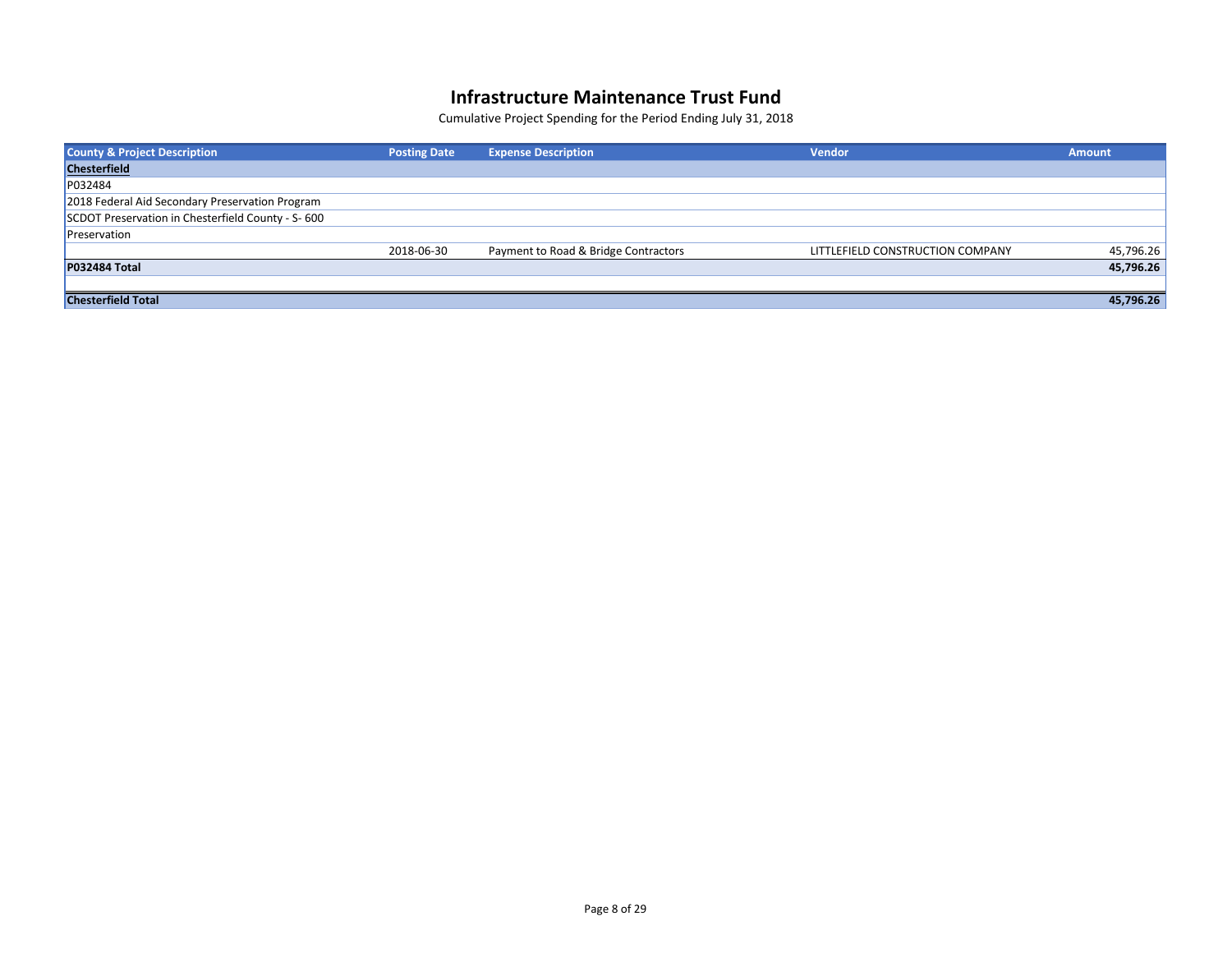| <b>County &amp; Project Description</b>                                                | <b>Posting Date</b> | <b>Expense Description</b>           | <b>Vendor</b>              | <b>Amount</b> |
|----------------------------------------------------------------------------------------|---------------------|--------------------------------------|----------------------------|---------------|
| <b>Chesterfield, Lancaster</b>                                                         |                     |                                      |                            |               |
| P037085                                                                                |                     |                                      |                            |               |
| SC 9 Safety Improvements in Lancaster and Chesterfield Counties                        |                     |                                      |                            |               |
| Safety Improvements from near S-36 (Potter Rd.) to near US 601 (Highway 601 S.) - SC 9 |                     |                                      |                            |               |
| Safety Improvement                                                                     |                     |                                      |                            |               |
|                                                                                        | 2018-06-27          | Printing, Binding, Advertising       | THE LANCASTER NEWS         | 220.15        |
|                                                                                        | 2018-07-16          | Engineering & Architectural Services | <b>QUANTUM SPATIAL INC</b> | 37,051.13     |
| <b>P037085 Total</b>                                                                   |                     |                                      |                            | 37,271.28     |
|                                                                                        |                     |                                      |                            |               |
| <b>Chesterfield, Lancaster Total</b>                                                   |                     |                                      |                            | 37,271.28     |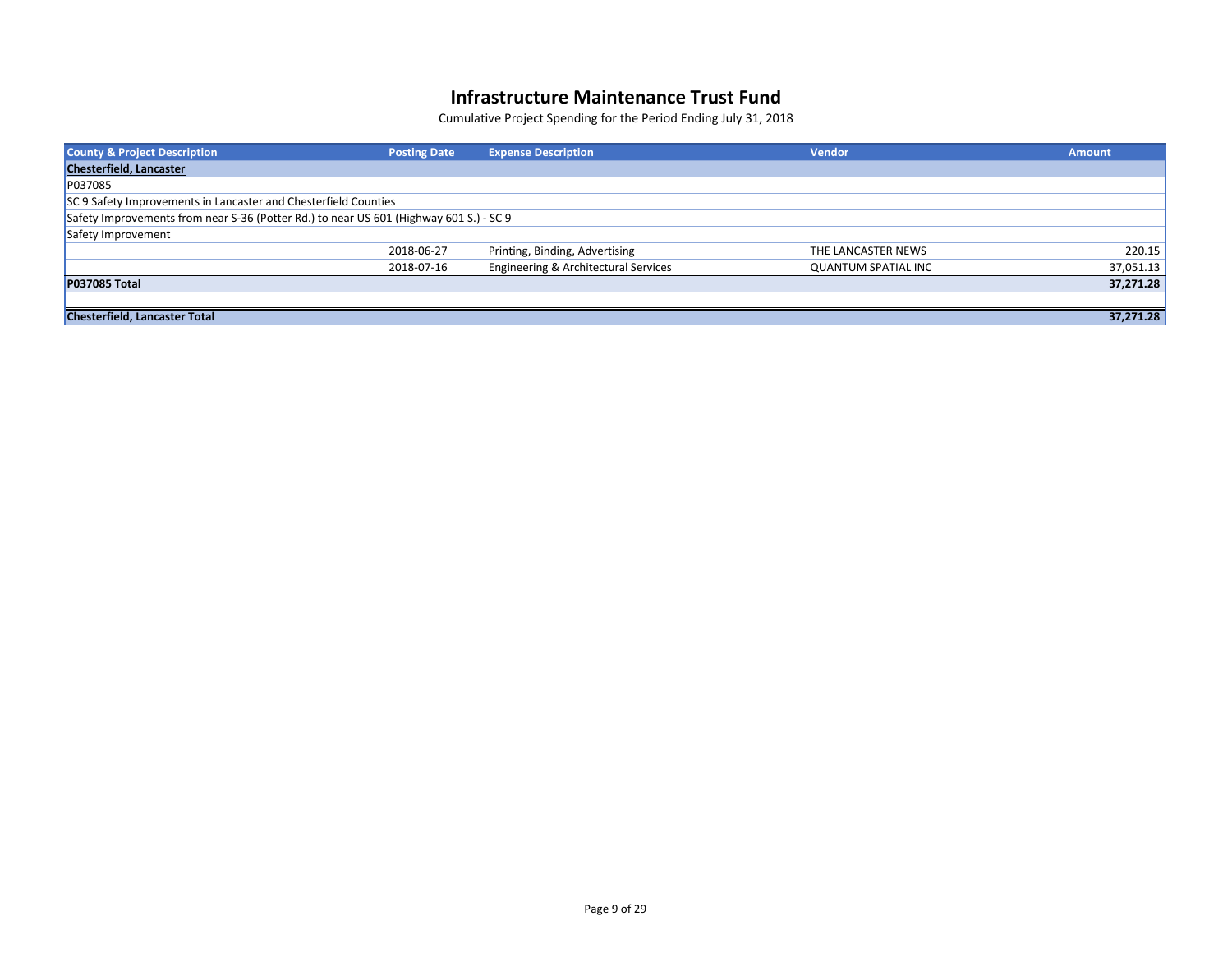| <b>County &amp; Project Description</b>                                             | <b>Posting Date</b> | <b>Expense Description</b>           | <b>Vendor</b>                    | <b>Amount</b> |
|-------------------------------------------------------------------------------------|---------------------|--------------------------------------|----------------------------------|---------------|
| <b>Colleton</b>                                                                     |                     |                                      |                                  |               |
| P037079                                                                             |                     |                                      |                                  |               |
| SC 64 Safety Improvements in Colleton County                                        |                     |                                      |                                  |               |
| Safety Improvements from near S-598 (Henry St.) to US 17 (Ace Basin Pkwy.) - SC 64  |                     |                                      |                                  |               |
| Safety Improvement                                                                  |                     |                                      |                                  |               |
|                                                                                     | 2018-05-14          | Printing, Binding, Advertising       | <b>WALTERBORO NEWSPAPERS INC</b> | 20.25         |
|                                                                                     | 2018-07-16          | Engineering & Architectural Services | <b>QUANTUM SPATIAL INC</b>       | 32,739.15     |
| <b>P037079 Total</b>                                                                |                     |                                      |                                  | 32,759.40     |
|                                                                                     |                     |                                      |                                  |               |
| P037081                                                                             |                     |                                      |                                  |               |
| SC 303 Safety Improvements in Colleton County                                       |                     |                                      |                                  |               |
| Safety Improvements from US 17 (Ace Basin Pkwy.) to near S-59 (Rivers St.) - SC 303 |                     |                                      |                                  |               |
| Safety Improvement                                                                  |                     |                                      |                                  |               |
|                                                                                     | 2018-06-06          | Engineering & Architectural Services | MA ENGINEERING CONSULTANTS INC   | 18,380.63     |
|                                                                                     | 2018-06-30          | Engineering & Architectural Services | MA ENGINEERING CONSULTANTS INC   | 7,920.47      |
|                                                                                     | 2018-07-26          | Engineering & Architectural Services | MA ENGINEERING CONSULTANTS INC   | 11,950.56     |
| <b>P037081 Total</b>                                                                |                     |                                      |                                  | 38,251.66     |
|                                                                                     |                     |                                      |                                  |               |
| <b>Colleton Total</b>                                                               |                     |                                      |                                  | 71,011.06     |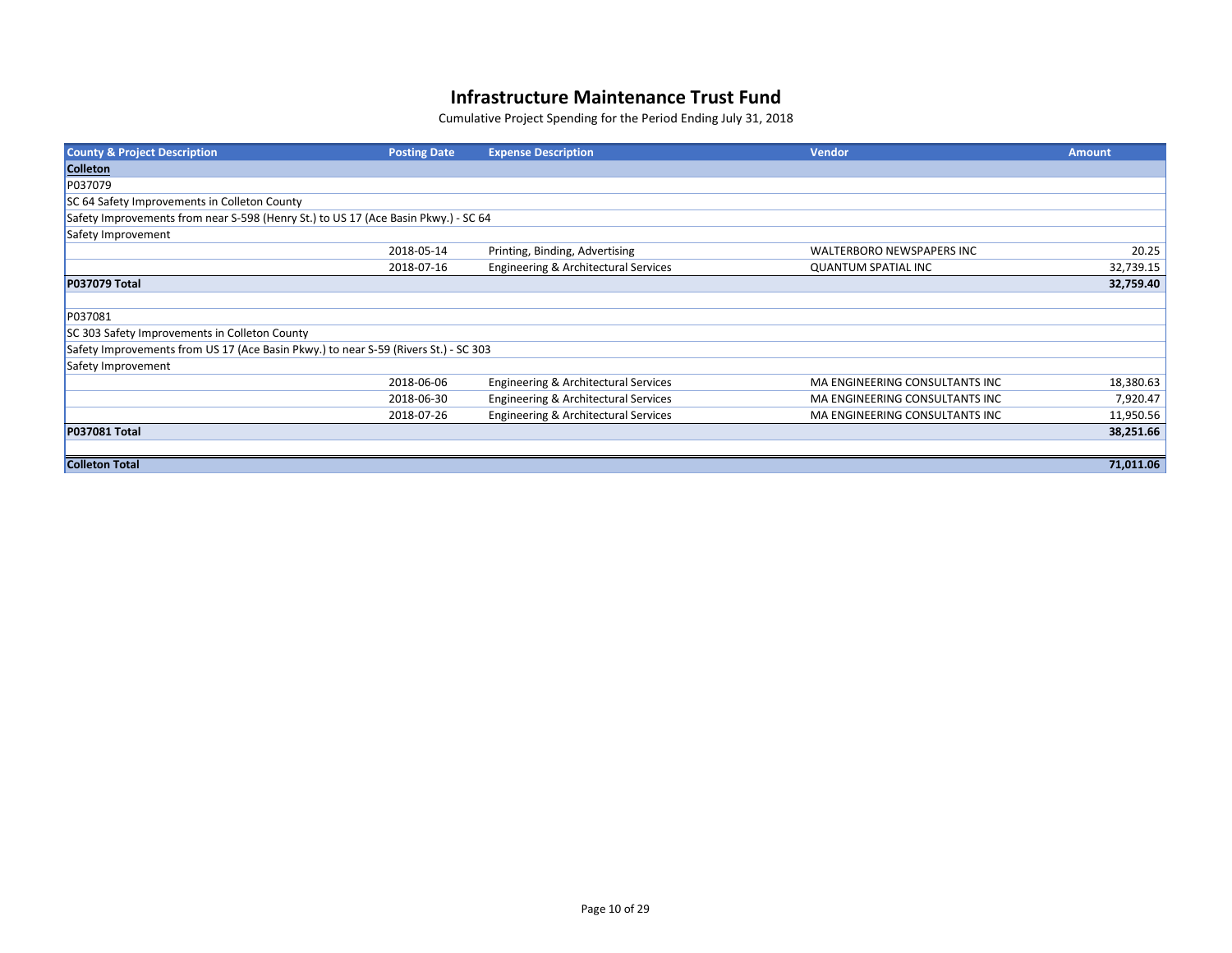| <b>County &amp; Project Description</b>                                | <b>Posting Date</b> | <b>Expense Description</b>           | <b>Vendor</b>  | <b>Amount</b> |
|------------------------------------------------------------------------|---------------------|--------------------------------------|----------------|---------------|
| <b>Darlington</b>                                                      |                     |                                      |                |               |
| P032400                                                                |                     |                                      |                |               |
| Non-Interstate NHS Primary Pavement Improvement Program                |                     |                                      |                |               |
| Federal Aid FHWA Preventative Maintenance in Darlington County - SC 34 |                     |                                      |                |               |
| Rehabilitation                                                         |                     |                                      |                |               |
|                                                                        | 2018-06-30          | Payment to Road & Bridge Contractors | CR JACKSON INC | 28,489.50     |
| <b>P032400 Total</b>                                                   |                     |                                      |                | 28,489.50     |
|                                                                        |                     |                                      |                |               |
| P033579                                                                |                     |                                      |                |               |
| <b>FA Secondary Pavement Improvement Program</b>                       |                     |                                      |                |               |
| Federal Aid FHWA Preventative Maintenance in Darlington County - S-23  |                     |                                      |                |               |
| Rehabilitation                                                         |                     |                                      |                |               |
|                                                                        | 2018-06-30          | Payment to Road & Bridge Contractors | CR JACKSON INC | 152,339.64    |
| <b>P033579 Total</b>                                                   |                     |                                      |                | 152,339.64    |
|                                                                        |                     |                                      |                |               |
| <b>Darlington Total</b>                                                |                     |                                      |                | 180,829.14    |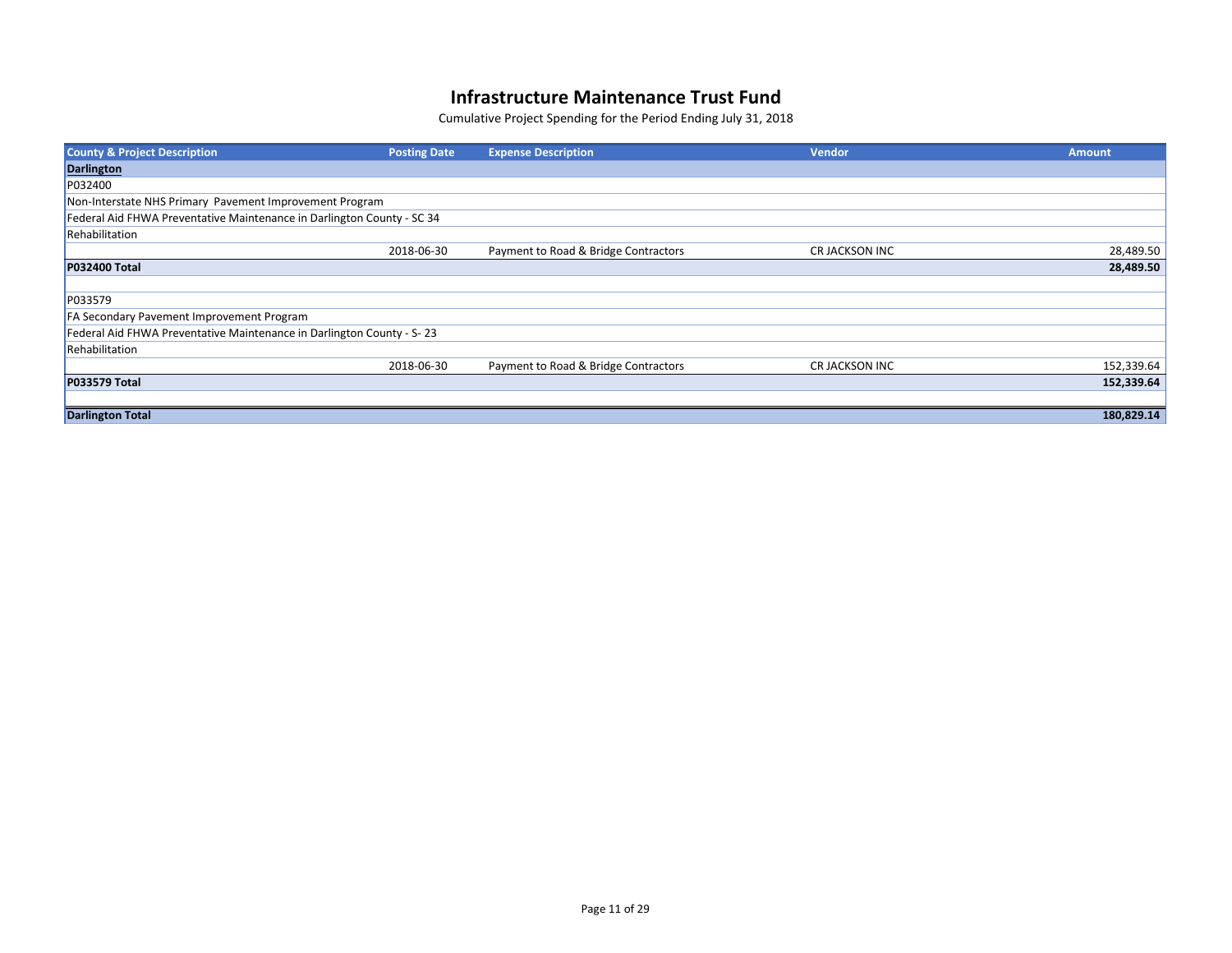| <b>County &amp; Project Description</b>                                                           | <b>Posting Date</b> | <b>Expense Description</b>           | <b>Vendor</b>                  | <b>Amount</b> |
|---------------------------------------------------------------------------------------------------|---------------------|--------------------------------------|--------------------------------|---------------|
| Dorchester                                                                                        |                     |                                      |                                |               |
| P032301                                                                                           |                     |                                      |                                |               |
| 2018 Non-Federal Aid Program                                                                      |                     |                                      |                                |               |
| Non-Federal Aid Resurfacing in Dorchester County - S- 155, S- 186, S- 188, S- 197, S- 208, S- 357 |                     |                                      |                                |               |
| Rehabilitation                                                                                    |                     |                                      |                                |               |
|                                                                                                   | 2018-06-26          | Payment to Road & Bridge Contractors | SANDERS BROTHERS CONST CO INC  | 349,516.49    |
|                                                                                                   | 2018-06-30          | Payment to Road & Bridge Contractors | SANDERS BROTHERS CONST CO INC  | 526,492.41    |
| <b>P032301 Total</b>                                                                              |                     |                                      |                                | 876,008.90    |
|                                                                                                   |                     |                                      |                                |               |
| P037073                                                                                           |                     |                                      |                                |               |
| US 17 Alt Safety Improvements in Dorchester County                                                |                     |                                      |                                |               |
| Safety Improvements from Colleton/Dorchester County Line to near L-163 (Summers Dr.) - US 17 ALT  |                     |                                      |                                |               |
| Safety Improvement                                                                                |                     |                                      |                                |               |
|                                                                                                   | 2018-06-06          | Engineering & Architectural Services | MA ENGINEERING CONSULTANTS INC | 14,296.04     |
|                                                                                                   | 2018-06-30          | Engineering & Architectural Services | MA ENGINEERING CONSULTANTS INC | 6,160.37      |
|                                                                                                   | 2018-07-26          | Engineering & Architectural Services | MA ENGINEERING CONSULTANTS INC | 9,294.88      |
| <b>P037073 Total</b>                                                                              |                     |                                      |                                | 29,751.29     |
|                                                                                                   |                     |                                      |                                |               |
| <b>Dorchester Total</b>                                                                           |                     |                                      |                                | 905,760.19    |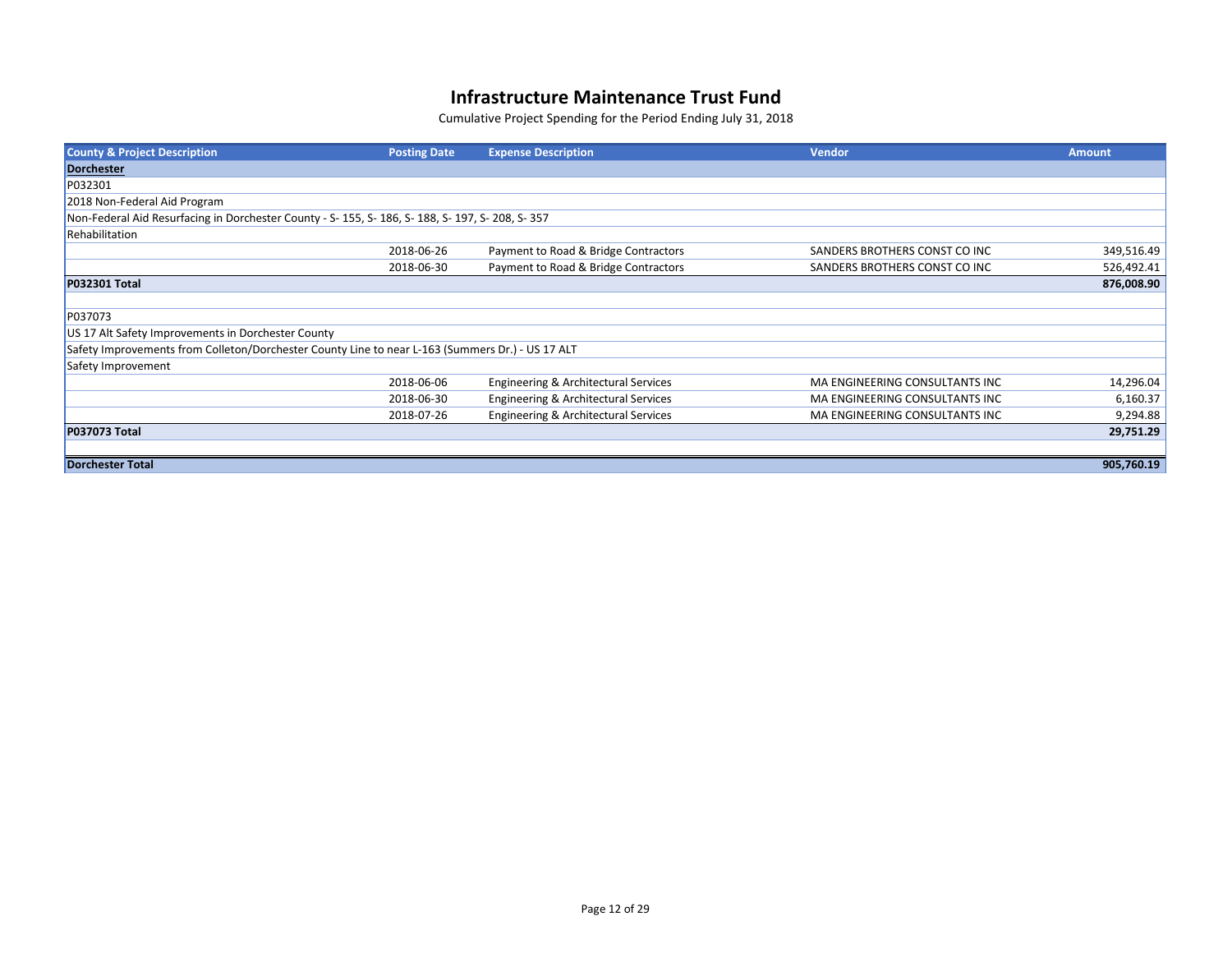| <b>County &amp; Project Description</b>                                                | <b>Posting Date</b> | <b>Expense Description</b>           | <b>Vendor</b>                  | <b>Amount</b> |
|----------------------------------------------------------------------------------------|---------------------|--------------------------------------|--------------------------------|---------------|
| Georgetown                                                                             |                     |                                      |                                |               |
| P037080                                                                                |                     |                                      |                                |               |
| US 17 Safety Improvements in Georgetown County                                         |                     |                                      |                                |               |
| Safety Improvements from near S-832 (Marina Dr.) to near S-759 (Waterford Rd.) - US 17 |                     |                                      |                                |               |
| Safety Improvement                                                                     |                     |                                      |                                |               |
|                                                                                        | 2018-06-06          | Engineering & Architectural Services | MA ENGINEERING CONSULTANTS INC | 11,625.35     |
|                                                                                        | 2018-06-30          | Engineering & Architectural Services | MA ENGINEERING CONSULTANTS INC | 5,009.53      |
|                                                                                        | 2018-07-26          | Engineering & Architectural Services | MA ENGINEERING CONSULTANTS INC | 7,558.48      |
| <b>P037080 Total</b>                                                                   |                     |                                      |                                | 24,193.36     |
|                                                                                        |                     |                                      |                                |               |
| <b>Georgetown Total</b>                                                                |                     |                                      |                                | 24,193.36     |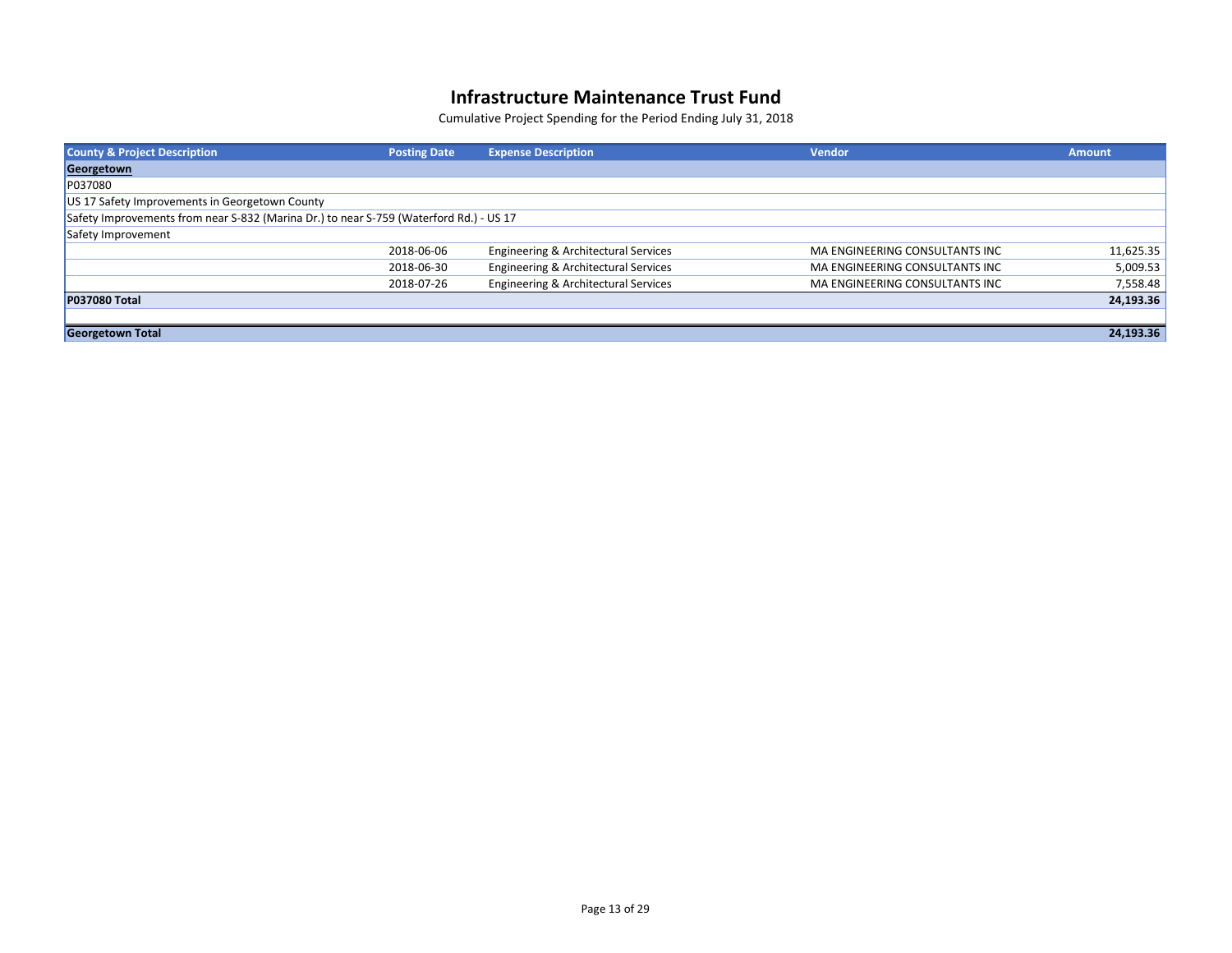| <b>County &amp; Project Description</b>                                                      | <b>Posting Date</b> | <b>Expense Description</b>                          | <b>Vendor</b>                       | <b>Amount</b> |
|----------------------------------------------------------------------------------------------|---------------------|-----------------------------------------------------|-------------------------------------|---------------|
| Greenville                                                                                   |                     |                                                     |                                     |               |
| P032233                                                                                      |                     |                                                     |                                     |               |
| Non-Interstate NHS Pavement Program                                                          |                     |                                                     |                                     |               |
| NHS Preventative Maintenance in Greenville County - SC 183, US 123, US 25, US 29             |                     |                                                     |                                     |               |
| Rehabilitation                                                                               |                     |                                                     |                                     |               |
|                                                                                              | 2018-04-11          | Payment to Road & Bridge Contractors                | <b>SLOAN CONSTRUCTION</b>           | 302,229.70    |
|                                                                                              | 2018-05-18          | Payment to Road & Bridge Contractors                | <b>SLOAN CONSTRUCTION</b>           | 1,065,783.25  |
|                                                                                              | 2018-06-30          | Payment to Road & Bridge Contractors                | <b>SLOAN CONSTRUCTION</b>           | 111,207.20    |
| <b>P032233 Total</b>                                                                         |                     |                                                     |                                     | 1,479,220.15  |
|                                                                                              |                     |                                                     |                                     |               |
| P032352                                                                                      |                     |                                                     |                                     |               |
| 2018 Non-NHS Primary Program (Greenville US 25)                                              |                     |                                                     |                                     |               |
| Rehab in Greenville County - US 25                                                           |                     |                                                     |                                     |               |
| Rehabilitation                                                                               |                     |                                                     |                                     |               |
|                                                                                              | 2018-06-30          | Contractual Agreements with Gov't/Non-Profit Entity | CONTR-GOVT/NONPRFIT                 | 0.00          |
|                                                                                              | 2018-06-30          | Contractual Agreements with Gov't/Non-Profit Entity | <b>DEPT OF PUBLIC SAFETY</b>        | 1,556.50      |
| <b>P032352 Total</b>                                                                         |                     |                                                     |                                     | 1,556.50      |
|                                                                                              |                     |                                                     |                                     |               |
| P037074                                                                                      |                     |                                                     |                                     |               |
| US 25 Safety Improvements in Greenville County                                               |                     |                                                     |                                     |               |
| Safety Improvements from near L-346 (Belvue School Rd.) to North Carolina State Line - US 25 |                     |                                                     |                                     |               |
| Safety Improvement                                                                           |                     |                                                     |                                     |               |
|                                                                                              | 2018-05-14          | Printing, Binding, Advertising                      | <b>COMMUNITY JOURNALS LLC</b>       | 46.80         |
|                                                                                              | 2018-06-11          | Engineering & Architectural Services                | INDEPENDENT MAPPING CONSULTANTS INC | 29,142.80     |
|                                                                                              | 2018-07-20          | Engineering & Architectural Services                | <b>GPI GEOSPATIAL INC</b>           | 3,263.19      |
|                                                                                              | 2018-07-26          | Engineering & Architectural Services                | <b>GPI GEOSPATIAL INC</b>           | 3,474.14      |
| <b>P037074 Total</b>                                                                         |                     |                                                     |                                     | 35,926.93     |
|                                                                                              |                     |                                                     |                                     |               |
| <b>Greenville Total</b>                                                                      |                     |                                                     |                                     | 1,516,703.58  |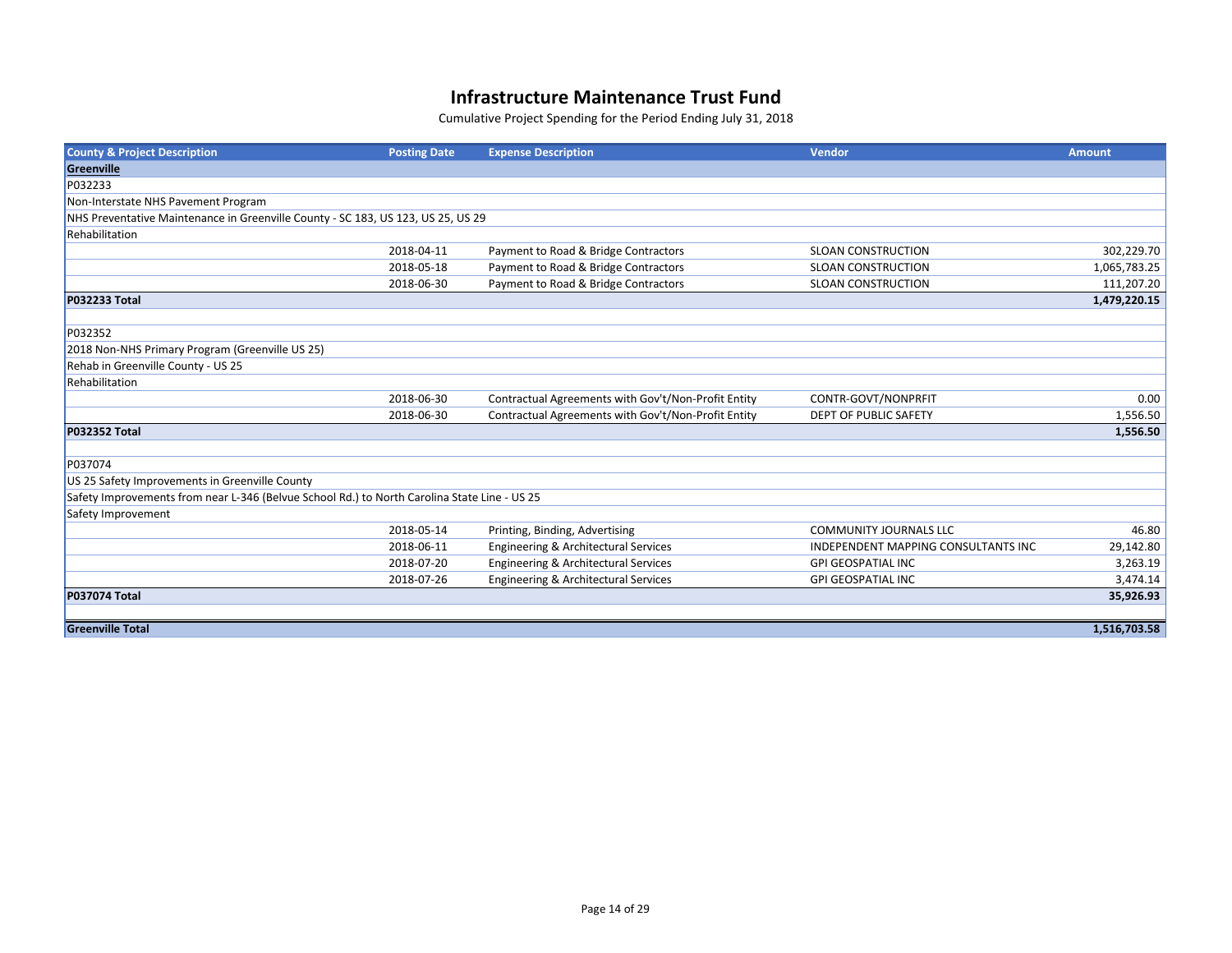| <b>County &amp; Project Description</b>                      | <b>Posting Date</b> | <b>Expense Description</b>           | <b>Vendor</b>                   | <b>Amount</b> |
|--------------------------------------------------------------|---------------------|--------------------------------------|---------------------------------|---------------|
| Greenwood                                                    |                     |                                      |                                 |               |
| P030377                                                      |                     |                                      |                                 |               |
| 2017 Federal Aid Primary Program                             |                     |                                      |                                 |               |
| 2017 Federal Aid Rehabilitation in Greenwood County - US 221 |                     |                                      |                                 |               |
| Rehabilitation                                               |                     |                                      |                                 |               |
|                                                              | 2018-06-18          | Payment to Road & Bridge Contractors | SATTERFIELD CONSTRUCTION CO INC | 332,133.00    |
| <b>P030377 Total</b>                                         |                     |                                      |                                 | 332,133.00    |
|                                                              |                     |                                      |                                 |               |
| <b>Greenwood Total</b>                                       |                     |                                      |                                 | 332,133.00    |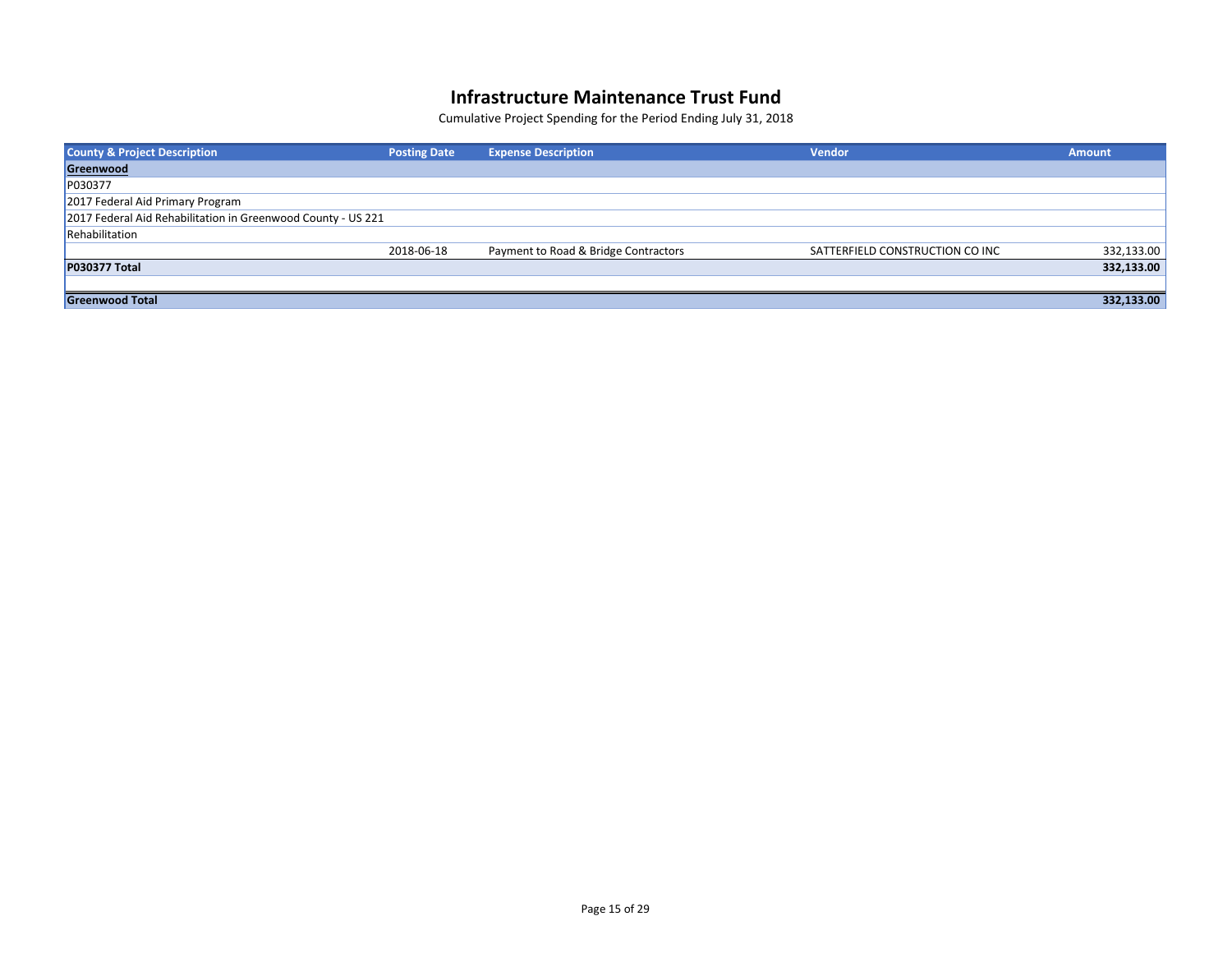| <b>County &amp; Project Description</b>                                                              | <b>Posting Date</b> | <b>Expense Description</b>           | Vendor                          | <b>Amount</b> |
|------------------------------------------------------------------------------------------------------|---------------------|--------------------------------------|---------------------------------|---------------|
| Horry                                                                                                |                     |                                      |                                 |               |
| P037075                                                                                              |                     |                                      |                                 |               |
| US 701 Safety Improvements in Horry County                                                           |                     |                                      |                                 |               |
| Safety Improvements from the Georgetown/Horry County Line to near L-435 (Copperhead Rd.) - US 701    |                     |                                      |                                 |               |
| Safety Improvement                                                                                   |                     |                                      |                                 |               |
|                                                                                                      | 2018-04-13          | Printing, Binding, Advertising       | THE HORRY INDEPENDENT           | 49.50         |
|                                                                                                      | 2018-05-14          | Printing, Binding, Advertising       | <b>WACCAMAW PUBLISHERS</b>      | 49.50         |
|                                                                                                      | 2018-06-06          | Engineering & Architectural Services | MA ENGINEERING CONSULTANTS INC  | 16,181.24     |
|                                                                                                      | 2018-06-30          | Engineering & Architectural Services | MA ENGINEERING CONSULTANTS INC  | 6,972.72      |
|                                                                                                      | 2018-07-26          | Engineering & Architectural Services | MA ENGINEERING CONSULTANTS INC  | 10,520.58     |
| <b>P037075 Total</b>                                                                                 |                     |                                      |                                 | 33,773.54     |
|                                                                                                      |                     |                                      |                                 |               |
| P037084                                                                                              |                     |                                      |                                 |               |
| SC 90 Safety Improvements in Horry County                                                            |                     |                                      |                                 |               |
| Safety Improvements from near SC 22 (Highway 22) to near SC 31 Connector (Robert Edge Pkwy.) - SC 90 |                     |                                      |                                 |               |
| Safety Improvement                                                                                   |                     |                                      |                                 |               |
|                                                                                                      | 2018-05-14          | Printing, Binding, Advertising       | <b>NORTH MYRTLE BEACH TIMES</b> | 96.00         |
|                                                                                                      | 2018-06-06          | Engineering & Architectural Services | MA ENGINEERING CONSULTANTS INC  | 11,468.25     |
|                                                                                                      | 2018-06-30          | Engineering & Architectural Services | MA ENGINEERING CONSULTANTS INC  | 4,941.83      |
|                                                                                                      | 2018-07-26          | Engineering & Architectural Services | MA ENGINEERING CONSULTANTS INC  | 7,456.33      |
| <b>P037084 Total</b>                                                                                 |                     |                                      |                                 | 23,962.41     |
|                                                                                                      |                     |                                      |                                 |               |
| <b>Horry Total</b>                                                                                   |                     |                                      |                                 | 57,735.95     |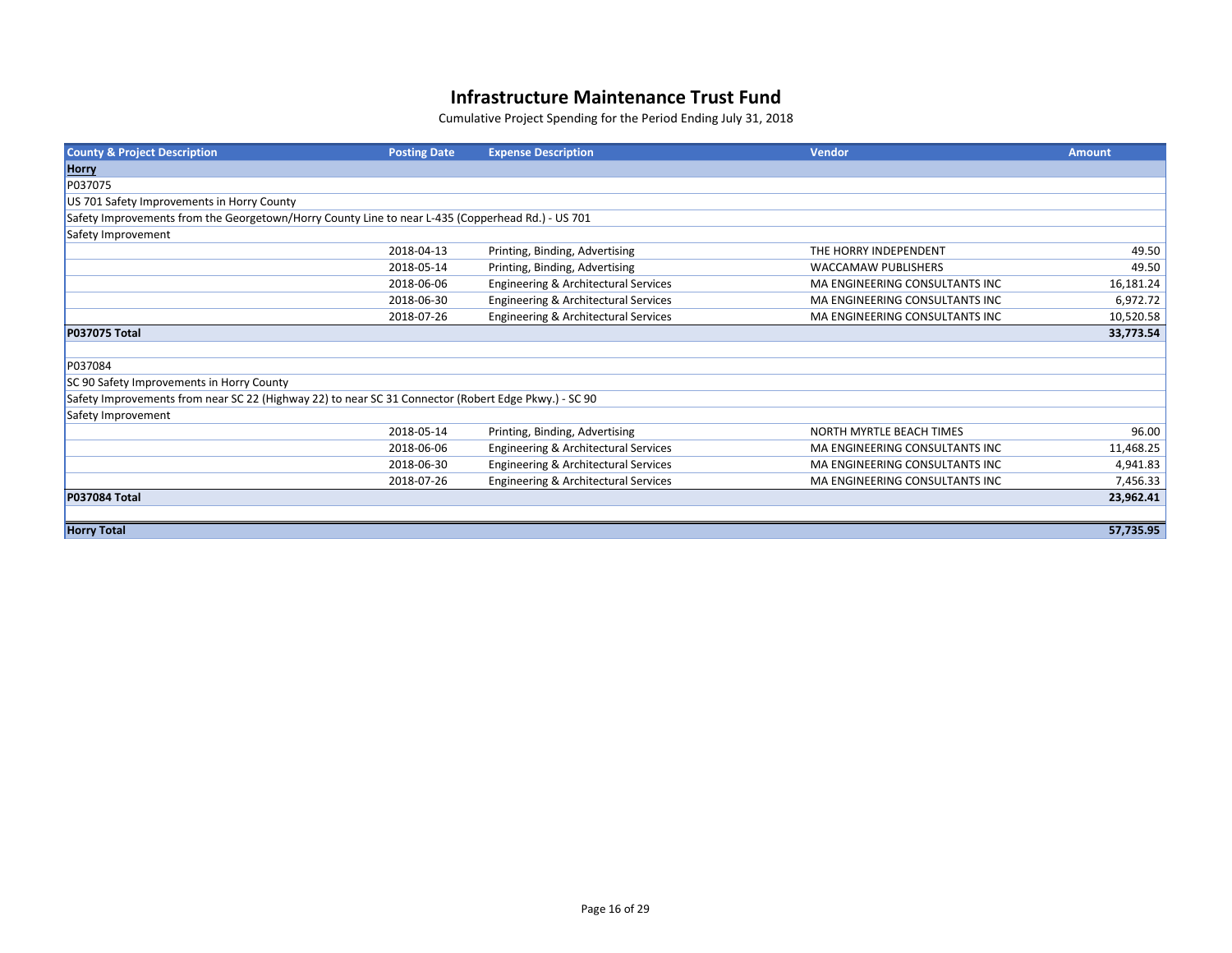| <b>County &amp; Project Description</b>                                                                  | <b>Posting Date</b> | <b>Expense Description</b>           | <b>Vendor</b>                     | <b>Amount</b> |
|----------------------------------------------------------------------------------------------------------|---------------------|--------------------------------------|-----------------------------------|---------------|
| <b>Jasper</b>                                                                                            |                     |                                      |                                   |               |
| P031746                                                                                                  |                     |                                      |                                   |               |
| 2017 Statewide NHS Program (Jasper US 321)                                                               |                     |                                      |                                   |               |
| Rehabilitation in Jasper Couty - US 321                                                                  |                     |                                      |                                   |               |
| Rehabilitation                                                                                           |                     |                                      |                                   |               |
|                                                                                                          | 2018-04-13          | Payment to Road & Bridge Contractors | THE LANE CONSTRUCTION CORPORATION | 234,830.50    |
|                                                                                                          | 2018-05-17          | Payment to Road & Bridge Contractors | THE LANE CONSTRUCTION CORPORATION | 155,508.50    |
|                                                                                                          | 2018-07-19          | Payment to Road & Bridge Contractors | THE LANE CONSTRUCTION CORPORATION | 349,638.84    |
| <b>P031746 Total</b>                                                                                     |                     |                                      |                                   | 739,977.84    |
|                                                                                                          |                     |                                      |                                   |               |
| P037076                                                                                                  |                     |                                      |                                   |               |
| US 321 Safety Improvements in Jasper County                                                              |                     |                                      |                                   |               |
| Safety Improvements from near US 17 (Whyte Hardee Blvd.) to near the Jasper/Hampton County Line - US 321 |                     |                                      |                                   |               |
| Safety Improvement                                                                                       |                     |                                      |                                   |               |
|                                                                                                          | 2018-07-16          | Engineering & Architectural Services | <b>QUANTUM SPATIAL INC</b>        | 2,874.66      |
| <b>P037076 Total</b>                                                                                     |                     |                                      |                                   | 2,874.66      |
|                                                                                                          |                     |                                      |                                   |               |
| P037158                                                                                                  |                     |                                      |                                   |               |
| 2018 Non-NHS Primary Preservation Program                                                                |                     |                                      |                                   |               |
| Preservation in Jasper County - Crack Seal - US 17                                                       |                     |                                      |                                   |               |
| Preservation                                                                                             |                     |                                      |                                   |               |
|                                                                                                          | 2018-06-26          | Highway Maintenance Contracts        | REMAC INC                         | 50,838.30     |
| <b>P037158 Total</b>                                                                                     |                     |                                      |                                   | 50,838.30     |
|                                                                                                          |                     |                                      |                                   |               |
| <b>Jasper Total</b>                                                                                      |                     |                                      |                                   | 793,690.80    |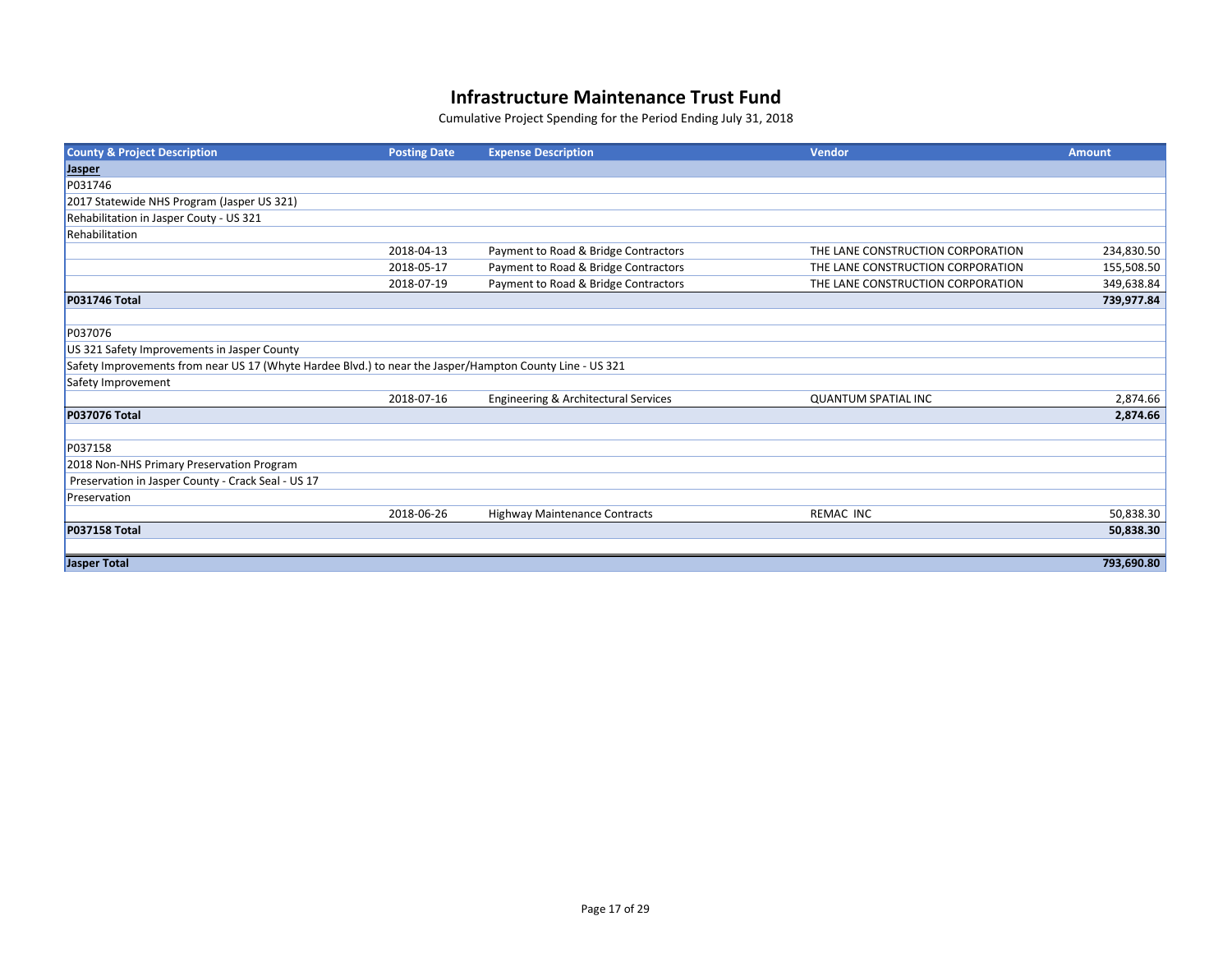| <b>County &amp; Project Description</b>                                                    | <b>Posting Date</b> | <b>Expense Description</b>           | <b>Vendor</b>                | <b>Amount</b> |
|--------------------------------------------------------------------------------------------|---------------------|--------------------------------------|------------------------------|---------------|
| Kershaw, Sumter                                                                            |                     |                                      |                              |               |
| P037062                                                                                    |                     |                                      |                              |               |
| US 521 Safety Improvements in Sumter and Kershaw County                                    |                     |                                      |                              |               |
| Safety Improvements from near L-1025 (Brabham Drive) to near SC 2611 (Boykin Rd.) - US 521 |                     |                                      |                              |               |
| Safety Improvement                                                                         |                     |                                      |                              |               |
|                                                                                            | 2018-05-14          | Printing, Binding, Advertising       | <b>CHRONICLE INDEPENDENT</b> | 245.70        |
|                                                                                            | 2018-05-14          | Printing, Binding, Advertising       | OSTEEN PUBLISHING COMPANY    | 77.20         |
|                                                                                            | 2018-07-16          | Engineering & Architectural Services | <b>QUANTUM SPATIAL INC</b>   | 20,282.30     |
| <b>P037062 Total</b>                                                                       |                     |                                      |                              | 20,605.20     |
|                                                                                            |                     |                                      |                              |               |
| <b>Kershaw, Sumter Total</b>                                                               |                     |                                      |                              | 20,605.20     |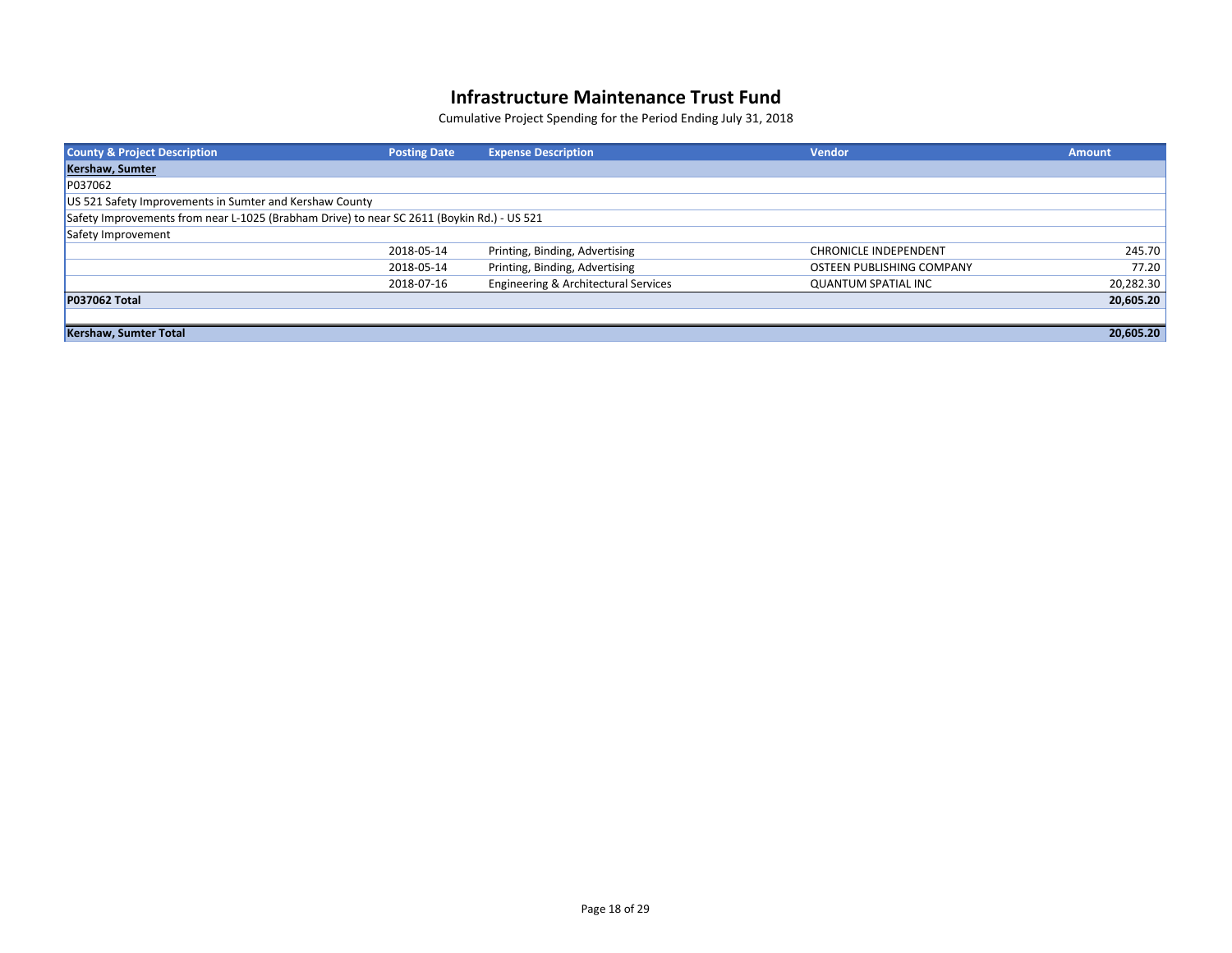| <b>County &amp; Project Description</b>         | <b>Posting Date</b> | <b>Expense Description</b>           | <b>Vendor</b>                    | <b>Amount</b> |
|-------------------------------------------------|---------------------|--------------------------------------|----------------------------------|---------------|
| Lancaster                                       |                     |                                      |                                  |               |
| P032486                                         |                     |                                      |                                  |               |
| 2018 Federal Aid Secondary Preservation Program |                     |                                      |                                  |               |
| SCDOT Preservation in Lancaster County - S-755  |                     |                                      |                                  |               |
| Preservation                                    |                     |                                      |                                  |               |
|                                                 | 2018-06-30          | Payment to Road & Bridge Contractors | LITTLEFIELD CONSTRUCTION COMPANY | 18,195.86     |
| <b>P032486 Total</b>                            |                     |                                      |                                  | 18,195.86     |
|                                                 |                     |                                      |                                  |               |
| Lancaster Total                                 |                     |                                      |                                  | 18,195.86     |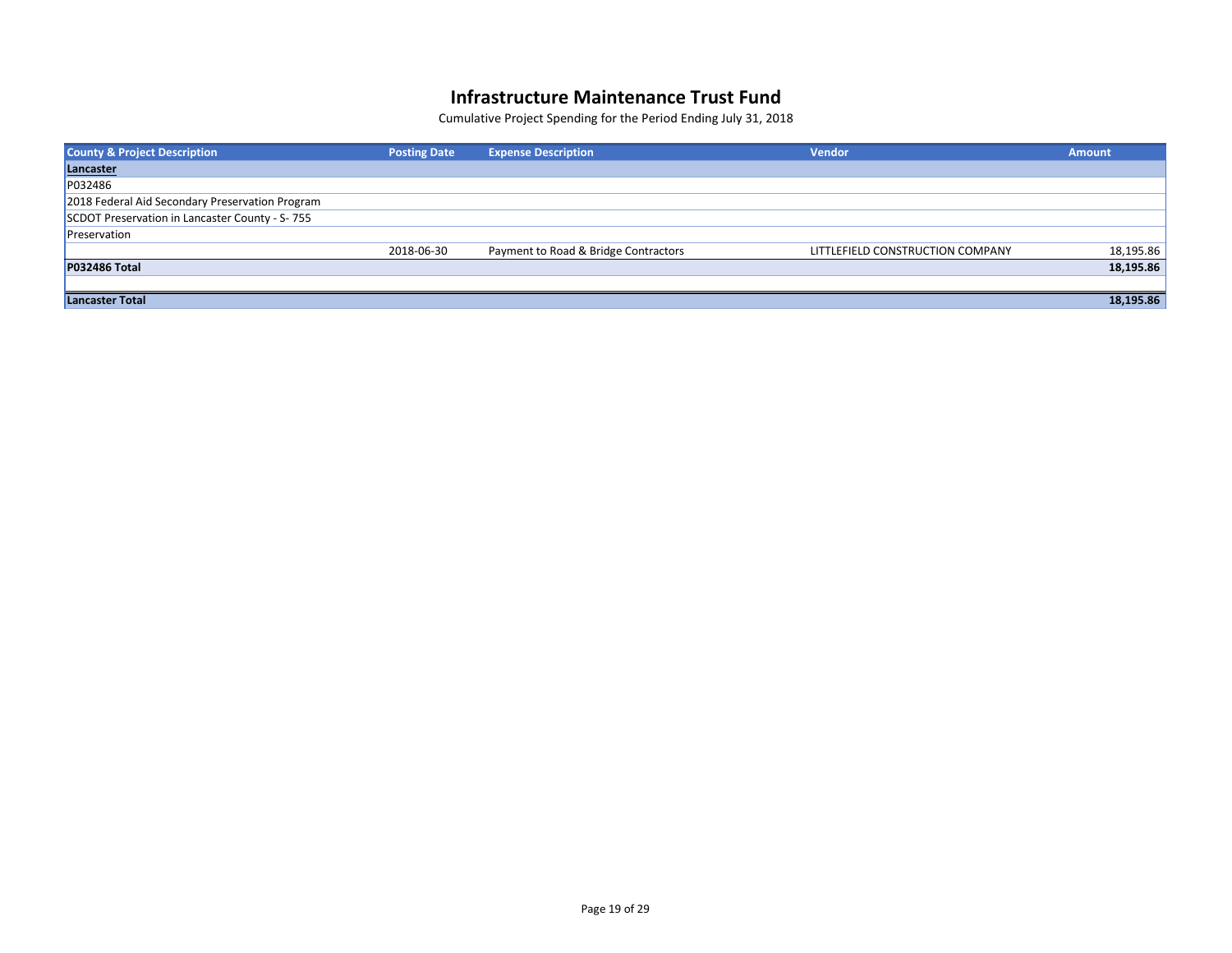| <b>County &amp; Project Description</b>                                                      | <b>Posting Date</b> | <b>Expense Description</b>           | <b>Vendor</b>                       | <b>Amount</b> |
|----------------------------------------------------------------------------------------------|---------------------|--------------------------------------|-------------------------------------|---------------|
| Laurens                                                                                      |                     |                                      |                                     |               |
| P037083                                                                                      |                     |                                      |                                     |               |
| US 221 Safety Improvements in Laurens County                                                 |                     |                                      |                                     |               |
| Safety Improvements from Greenwood / Laurens County Line to near SC 39 (Highway 39) - US 221 |                     |                                      |                                     |               |
| Safety Improvement                                                                           |                     |                                      |                                     |               |
|                                                                                              | 2018-05-14          | Printing, Binding, Advertising       | ADVERTISER PRINTING CO INC          | 132.00        |
|                                                                                              | 2018-06-11          | Engineering & Architectural Services | INDEPENDENT MAPPING CONSULTANTS INC | 19,836.89     |
|                                                                                              | 2018-07-20          | Engineering & Architectural Services | <b>GPI GEOSPATIAL INC</b>           | 3,207.07      |
|                                                                                              | 2018-07-26          | Engineering & Architectural Services | <b>GPI GEOSPATIAL INC</b>           | 5,383.21      |
| <b>P037083 Total</b>                                                                         |                     |                                      |                                     | 28,559.17     |
|                                                                                              |                     |                                      |                                     |               |
| <b>Laurens Total</b>                                                                         |                     |                                      |                                     | 28,559.17     |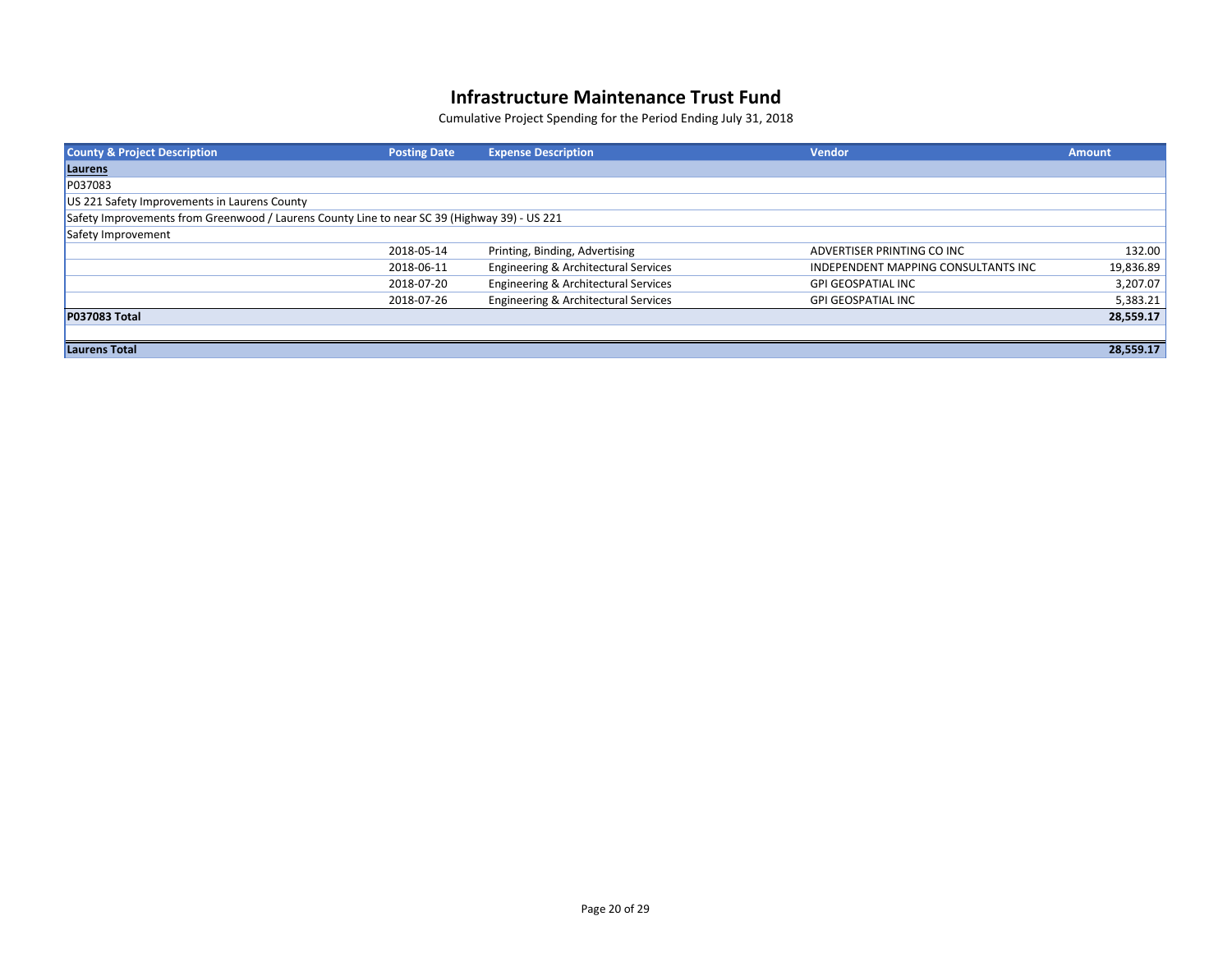| <b>County &amp; Project Description</b>                              | <b>Posting Date</b> | <b>Expense Description</b>           | <b>Vendor</b>  | <b>Amount</b> |
|----------------------------------------------------------------------|---------------------|--------------------------------------|----------------|---------------|
| <b>Marlboro</b>                                                      |                     |                                      |                |               |
| P032406                                                              |                     |                                      |                |               |
| Non-Interstate NHS Primary Program                                   |                     |                                      |                |               |
| Federal Aid FHWA Preventative Maintenance in Marlboro County - SC 38 |                     |                                      |                |               |
| Rehabilitation                                                       |                     |                                      |                |               |
|                                                                      | 2018-06-30          | Payment to Road & Bridge Contractors | CR JACKSON INC | 27,937.50     |
| <b>P032406 Total</b>                                                 |                     |                                      |                | 27,937.50     |
|                                                                      |                     |                                      |                |               |
| P033585                                                              |                     |                                      |                |               |
| Federal Aid Secondary Pavement Program                               |                     |                                      |                |               |
| Federal Aid FHWA Preventative Maintenance in Marlboro County - S-50  |                     |                                      |                |               |
| Rehabilitation                                                       |                     |                                      |                |               |
|                                                                      | 2018-06-30          | Payment to Road & Bridge Contractors | CR JACKSON INC | 27,937.50     |
| <b>P033585 Total</b>                                                 |                     |                                      |                | 27,937.50     |
|                                                                      |                     |                                      |                |               |
| <b>Marlboro Total</b>                                                |                     |                                      |                | 55,875.00     |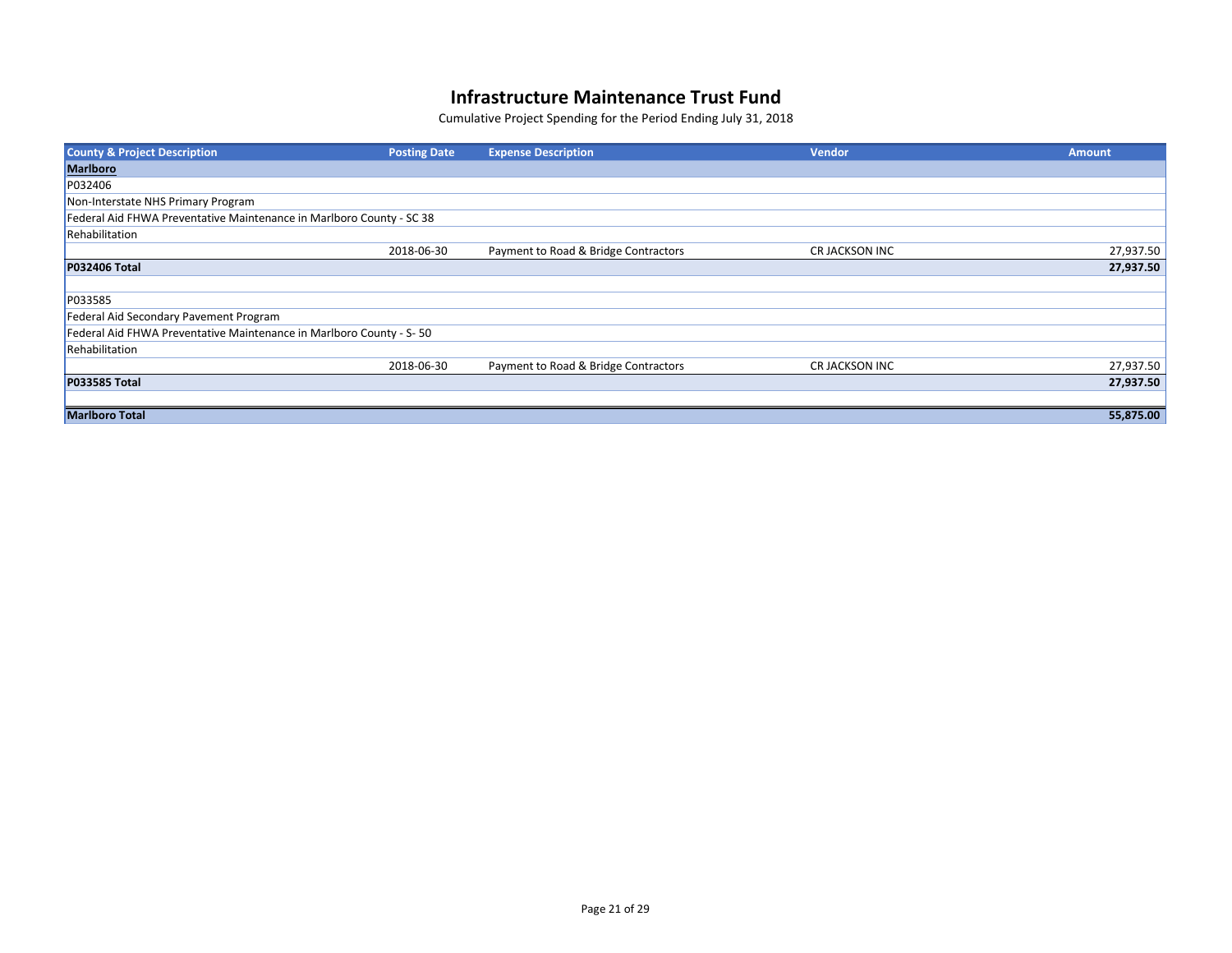| <b>County &amp; Project Description</b>                               | <b>Posting Date</b> | <b>Expense Description</b>           | <b>Vendor</b>                   | <b>Amount</b> |
|-----------------------------------------------------------------------|---------------------|--------------------------------------|---------------------------------|---------------|
| <b>Newberry</b>                                                       |                     |                                      |                                 |               |
| P032456                                                               |                     |                                      |                                 |               |
| Non-NHS Primary Pavement Program                                      |                     |                                      |                                 |               |
| Federal Aid FHWA Preventative Maintenance in Newberry County - US 176 |                     |                                      |                                 |               |
| Rehabilitation                                                        |                     |                                      |                                 |               |
|                                                                       | 2018-05-14          | Payment to Road & Bridge Contractors | SATTERFIELD CONSTRUCTION CO INC | 230,454.39    |
|                                                                       | 2018-06-12          | Payment to Road & Bridge Contractors | SATTERFIELD CONSTRUCTION CO INC | 61,384.51     |
|                                                                       | 2018-06-18          | Engineering & Architectural Services | MICHAEL BAKER INTERNATIONAL INC | 5,775.21      |
|                                                                       | 2018-06-30          | Payment to Road & Bridge Contractors | SATTERFIELD CONSTRUCTION CO INC | 2,520.00      |
| <b>P032456 Total</b>                                                  |                     |                                      |                                 | 300,134.11    |
|                                                                       |                     |                                      |                                 |               |
| <b>Newberry Total</b>                                                 |                     |                                      |                                 | 300,134.11    |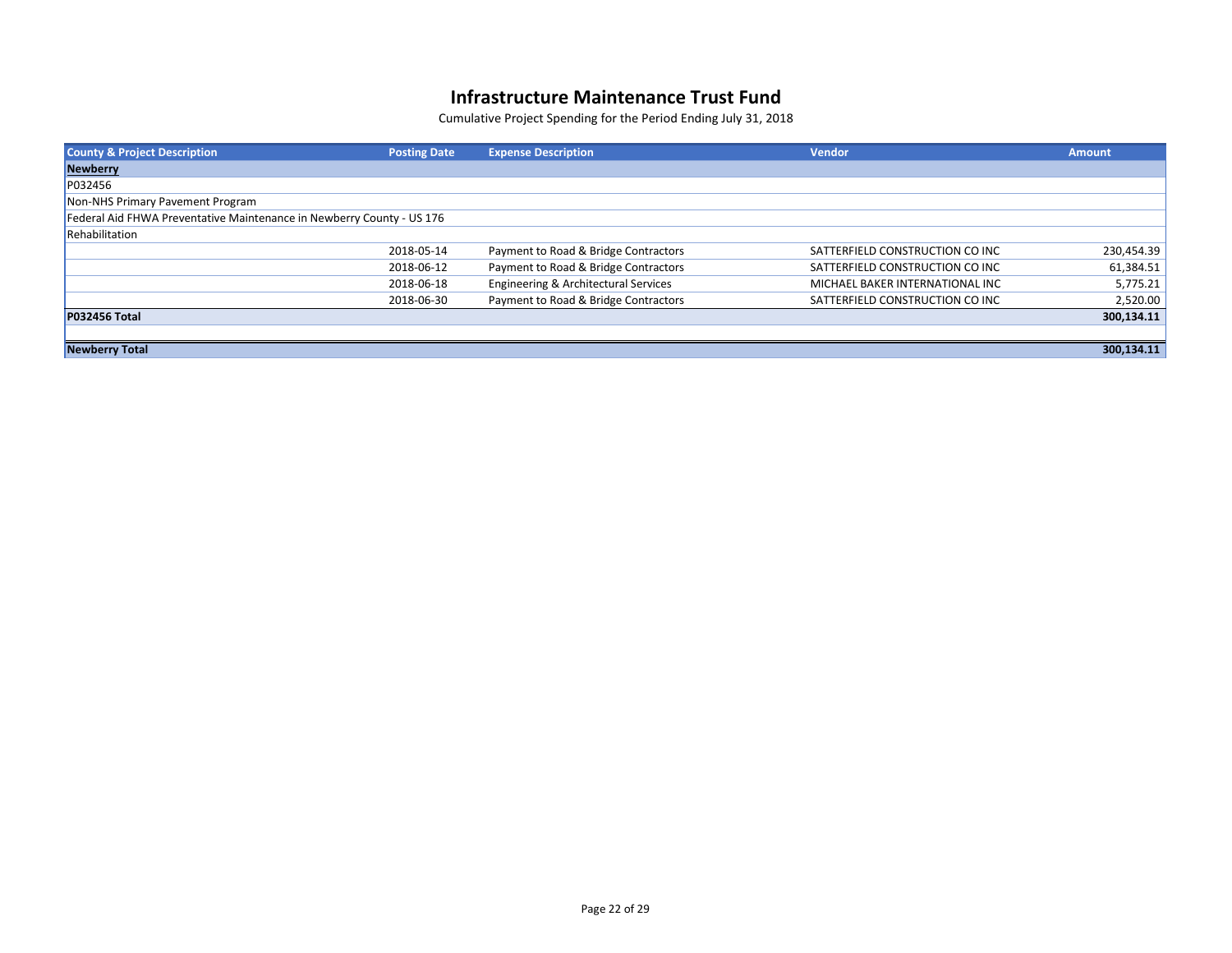| <b>County &amp; Project Description</b>                          | <b>Posting Date</b> | <b>Expense Description</b>           | <b>Vendor</b>                     | <b>Amount</b> |
|------------------------------------------------------------------|---------------------|--------------------------------------|-----------------------------------|---------------|
| Orangeburg                                                       |                     |                                      |                                   |               |
| P030486                                                          |                     |                                      |                                   |               |
| 2017 NHS Federal Aid Primary Program (Orangeburg US 78)          |                     |                                      |                                   |               |
| 2017 NHS Federal Aid Rehabilitation in Orangeburg County - US 78 |                     |                                      |                                   |               |
| Resurfacing                                                      |                     |                                      |                                   |               |
|                                                                  | 2018-06-30          | Payment to Road & Bridge Contractors | THE LANE CONSTRUCTION CORPORATION | 425,565.88    |
| <b>P030486 Total</b>                                             |                     |                                      |                                   | 425,565.88    |
|                                                                  |                     |                                      |                                   |               |
| P032057                                                          |                     |                                      |                                   |               |
| 2017 State Funded Primary Improvement Program (Orangeburg SC 4)  |                     |                                      |                                   |               |
| Primary Improvement (Safety) in Orangeburg County - SC 4         |                     |                                      |                                   |               |
| Rehabilitation                                                   |                     |                                      |                                   |               |
|                                                                  | 2018-07-19          | Payment to Road & Bridge Contractors | THE LANE CONSTRUCTION CORPORATION | 1,023,106.30  |
| <b>P032057 Total</b>                                             |                     |                                      |                                   | 1,023,106.30  |
|                                                                  |                     |                                      |                                   |               |
| <b>Orangeburg Total</b>                                          |                     |                                      |                                   | 1,448,672.18  |
|                                                                  |                     |                                      |                                   |               |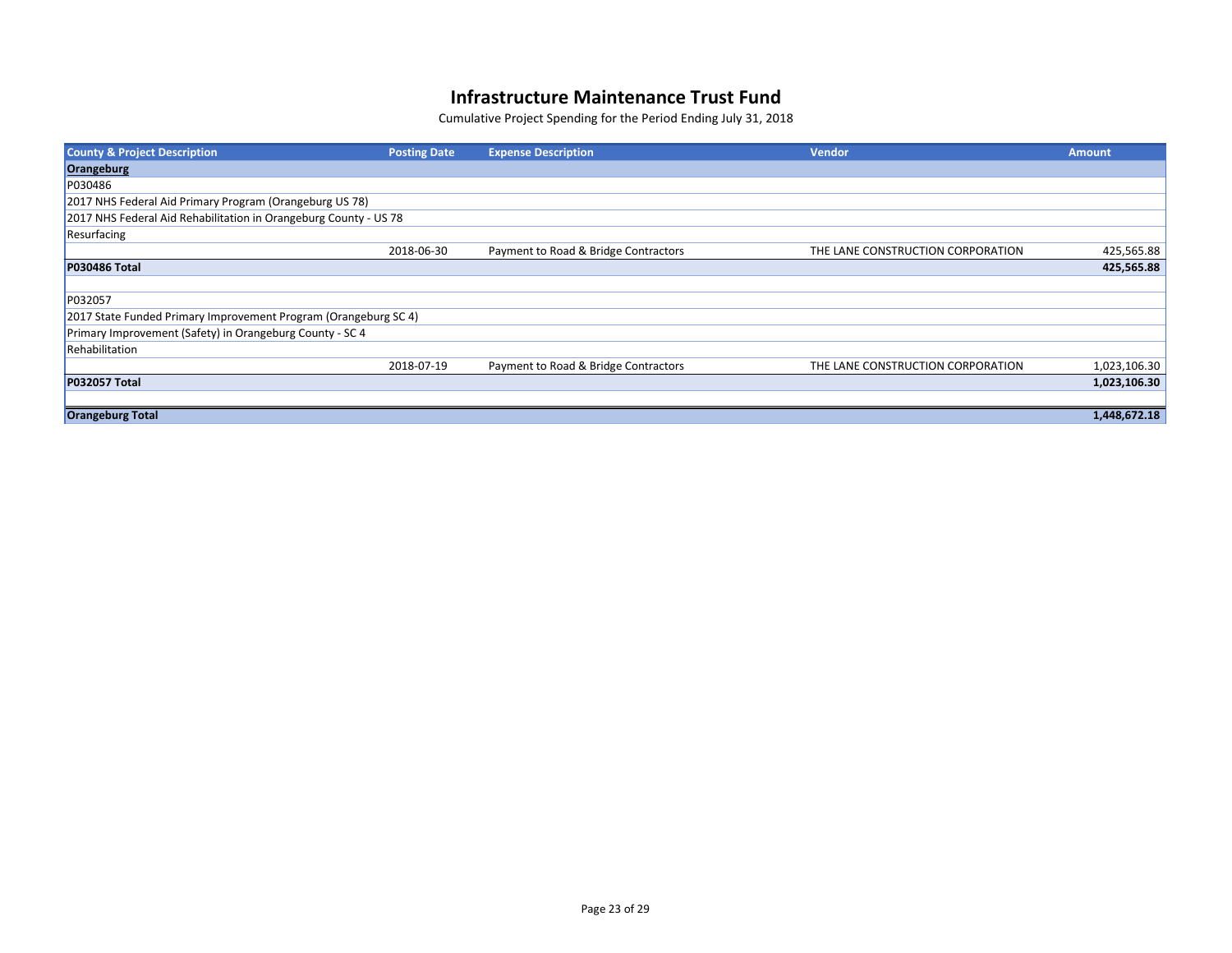| <b>County &amp; Project Description</b>                              | <b>Posting Date</b> | <b>Expense Description</b>           | <b>Vendor</b>    | <b>Amount</b> |  |
|----------------------------------------------------------------------|---------------------|--------------------------------------|------------------|---------------|--|
| <b>Pickens</b>                                                       |                     |                                      |                  |               |  |
| P032416                                                              |                     |                                      |                  |               |  |
| Non-Interstate NHS Pavement Program                                  |                     |                                      |                  |               |  |
| Federal Aid FHWA Preventative Maintenance in Pickens County - US 123 |                     |                                      |                  |               |  |
| Rehabilitation                                                       |                     |                                      |                  |               |  |
|                                                                      | 2018-06-30          | Payment to Road & Bridge Contractors | KING ASPHALT INC | 157,057.10    |  |
| <b>P032416 Total</b>                                                 |                     |                                      |                  | 157,057.10    |  |
|                                                                      |                     |                                      |                  |               |  |
| <b>Pickens Total</b>                                                 |                     |                                      |                  | 157,057.10    |  |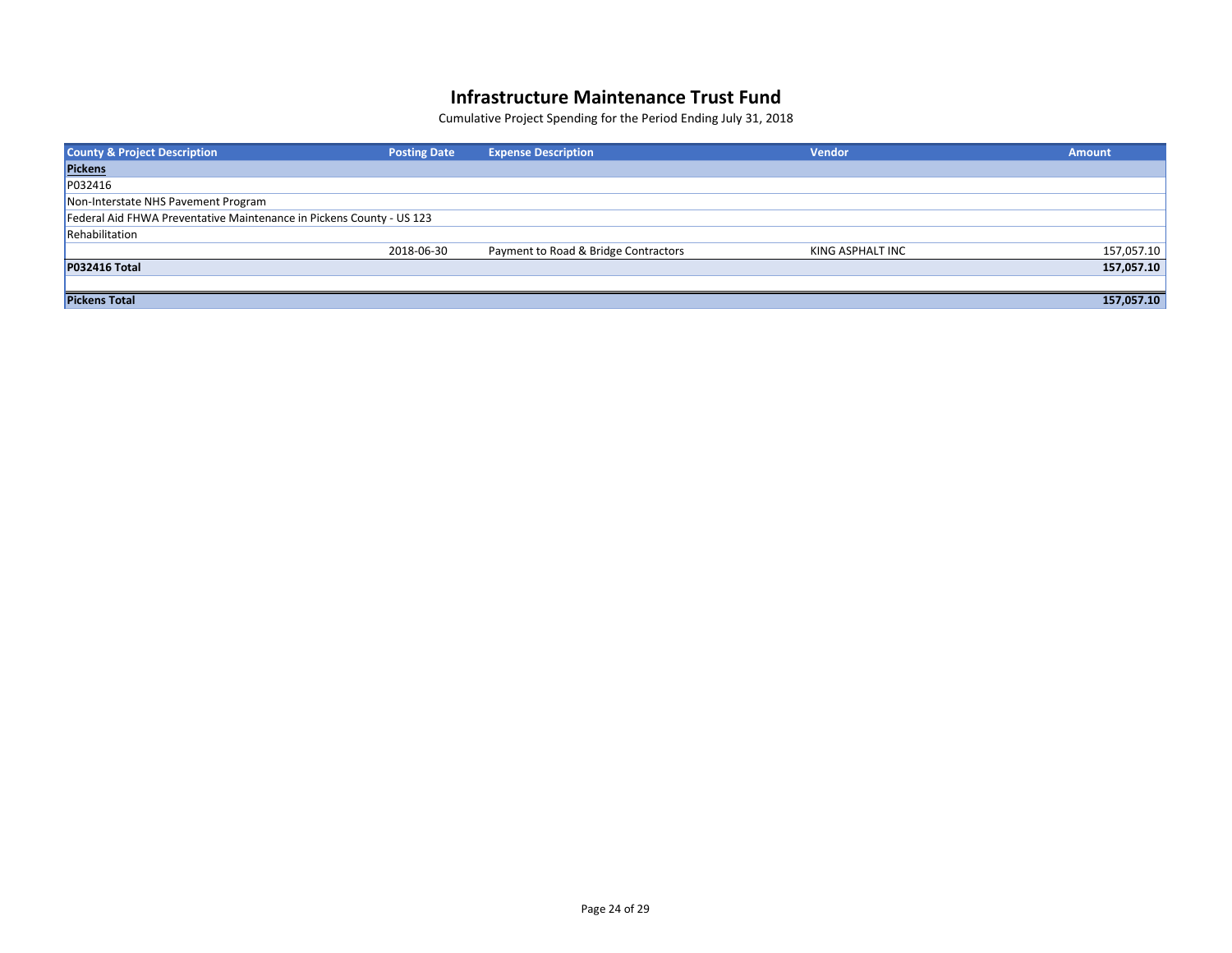| <b>County &amp; Project Description</b>                                                         | <b>Posting Date</b> | <b>Expense Description</b>           | <b>Vendor</b>              | <b>Amount</b> |
|-------------------------------------------------------------------------------------------------|---------------------|--------------------------------------|----------------------------|---------------|
| <b>Richland</b>                                                                                 |                     |                                      |                            |               |
| P036809                                                                                         |                     |                                      |                            |               |
| US 76 Safety Improvements in Richland County                                                    |                     |                                      |                            |               |
| Safety Improvements from near SC 769 (Congaree Rd.) to near US 601 (McCord's Ferry Rd.) - US 76 |                     |                                      |                            |               |
| Safety Improvement                                                                              |                     |                                      |                            |               |
|                                                                                                 | 2018-05-14          | Printing, Binding, Advertising       | OSTEEN PUBLISHING COMPANY  | 79.10         |
|                                                                                                 | 2018-05-18          | Printing, Binding, Advertising       | THE STATE NEWSPAPER        | 556.07        |
|                                                                                                 | 2018-07-16          | Engineering & Architectural Services | <b>QUANTUM SPATIAL INC</b> | 41,388.67     |
| <b>P036809 Total</b>                                                                            |                     |                                      |                            | 42,023.84     |
|                                                                                                 |                     |                                      |                            |               |
| <b>Richland Total</b>                                                                           |                     |                                      |                            | 42,023.84     |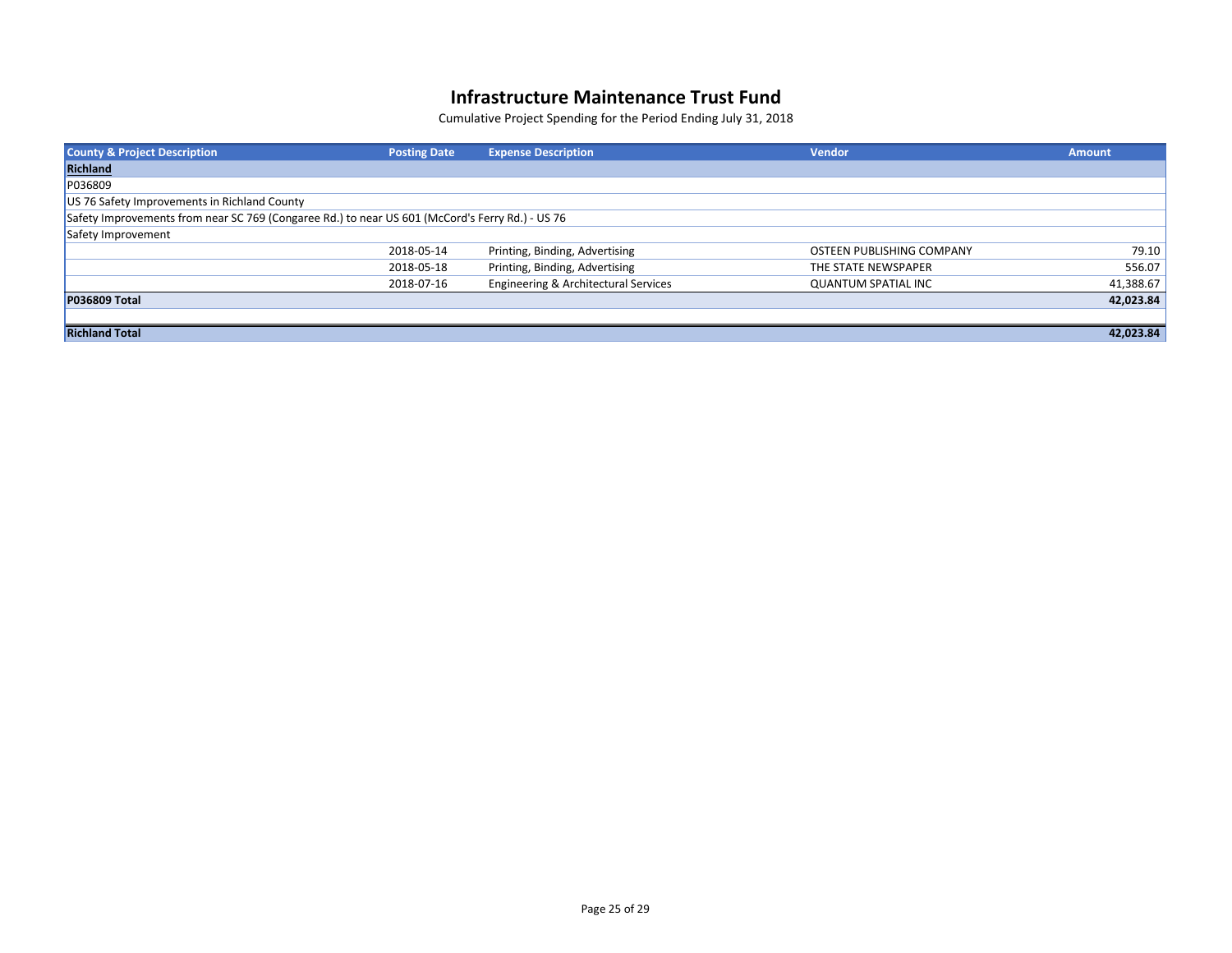| <b>County &amp; Project Description</b>                              | <b>Posting Date</b> | <b>Expense Description</b>           | Vendor                          | <b>Amount</b> |  |
|----------------------------------------------------------------------|---------------------|--------------------------------------|---------------------------------|---------------|--|
| <b>Saluda</b>                                                        |                     |                                      |                                 |               |  |
| P031956                                                              |                     |                                      |                                 |               |  |
| Non-NHS Primary Pavement Program (Saluda SC 121)                     |                     |                                      |                                 |               |  |
| Federal Aid FHWA Preventative Maintenance in Saluda County - SC 121  |                     |                                      |                                 |               |  |
| Rehabilitation                                                       |                     |                                      |                                 |               |  |
|                                                                      | 2018-05-14          | Payment to Road & Bridge Contractors | SATTERFIELD CONSTRUCTION CO INC | 60,500.00     |  |
|                                                                      | 2018-06-12          | Payment to Road & Bridge Contractors | SATTERFIELD CONSTRUCTION CO INC | 50,000.00     |  |
|                                                                      | 2018-06-30          | Payment to Road & Bridge Contractors | SATTERFIELD CONSTRUCTION CO INC | 7,775.63      |  |
| <b>P031956 Total</b>                                                 |                     |                                      |                                 | 118,275.63    |  |
|                                                                      |                     |                                      |                                 |               |  |
| P032503                                                              |                     |                                      |                                 |               |  |
| Non-NHS Primary Pavement Program                                     |                     |                                      |                                 |               |  |
| Federal Aid FHWA Preventative Maintenance in Saluda County. - SC 121 |                     |                                      |                                 |               |  |
| Rehabilitation                                                       |                     |                                      |                                 |               |  |
|                                                                      | 2018-05-14          | Payment to Road & Bridge Contractors | SATTERFIELD CONSTRUCTION CO INC | 60,500.01     |  |
|                                                                      | 2018-06-12          | Payment to Road & Bridge Contractors | SATTERFIELD CONSTRUCTION CO INC | 85,120.01     |  |
|                                                                      | 2018-06-30          | Payment to Road & Bridge Contractors | SATTERFIELD CONSTRUCTION CO INC | 26,632.25     |  |
| <b>P032503 Total</b>                                                 |                     |                                      |                                 | 172,252.27    |  |
|                                                                      |                     |                                      |                                 |               |  |
| Saluda Total                                                         |                     |                                      |                                 | 290,527.90    |  |
|                                                                      |                     |                                      |                                 |               |  |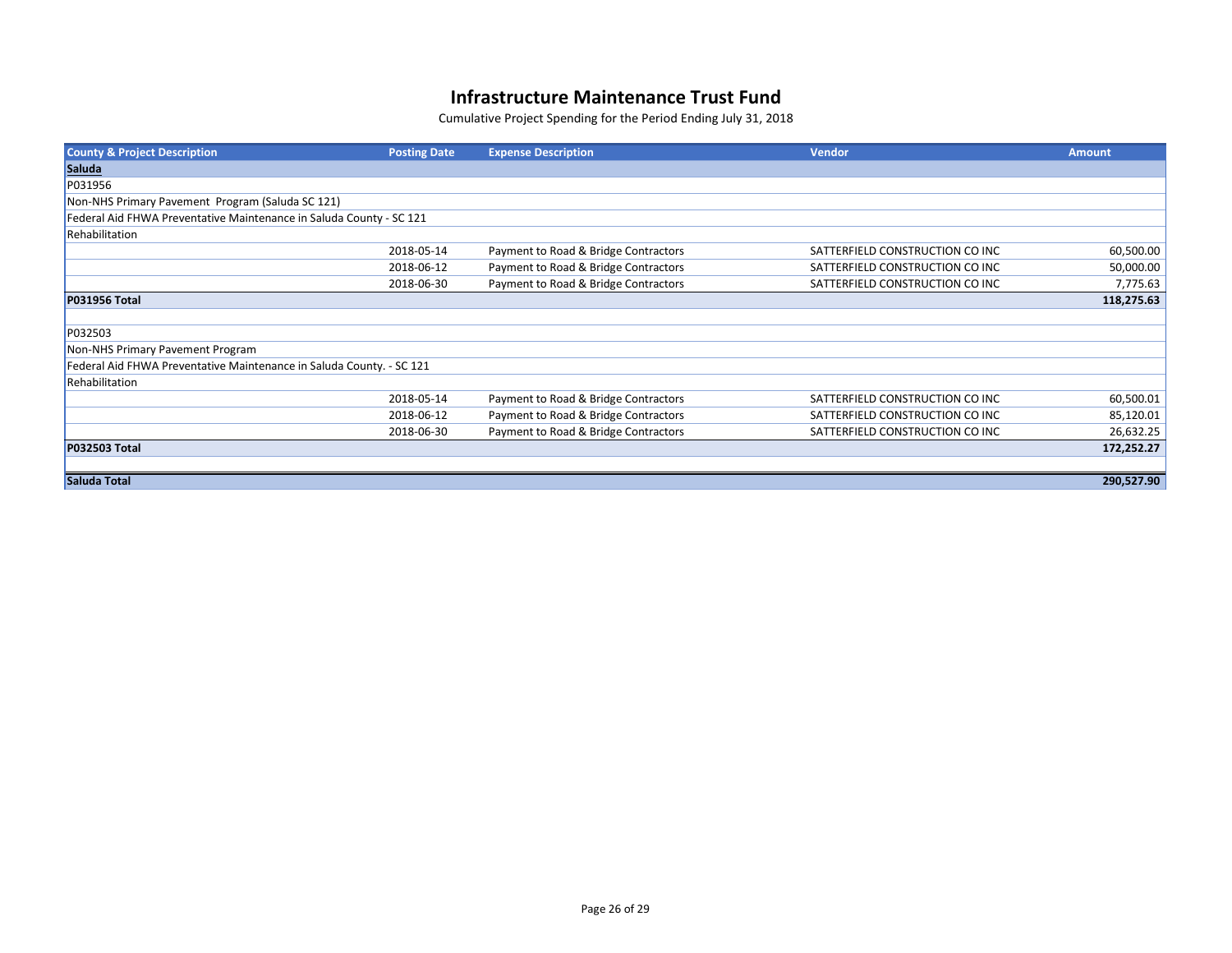| <b>County &amp; Project Description</b>                                                       | <b>Posting Date</b> | <b>Expense Description</b>           | <b>Vendor</b>                 | <b>Amount</b> |
|-----------------------------------------------------------------------------------------------|---------------------|--------------------------------------|-------------------------------|---------------|
| Sumter                                                                                        |                     |                                      |                               |               |
| P036778                                                                                       |                     |                                      |                               |               |
| 2018 Non-Interstate NHS Preservation Program (Sumter US 76)                                   |                     |                                      |                               |               |
| NHS Preservation in Sumter County/ Rural Safety Rte - US 76                                   |                     |                                      |                               |               |
| Preservation                                                                                  |                     |                                      |                               |               |
|                                                                                               | 2018-06-30          | Payment to Road & Bridge Contractors | LYNCHES RIVER CONTRACTING INC | 357,882.77    |
| <b>P036778 Total</b>                                                                          |                     |                                      |                               | 357,882.77    |
|                                                                                               |                     |                                      |                               |               |
| P036852                                                                                       |                     |                                      |                               |               |
| US 76 - Safety Improvements in Sumter County                                                  |                     |                                      |                               |               |
| Safety Improvement from MP 0.000 (Richland County Line) to approx. MP 7.8 near SC 441 - US 76 |                     |                                      |                               |               |
| Safety Improvement                                                                            |                     |                                      |                               |               |
|                                                                                               | 2018-05-14          | Printing, Binding, Advertising       | OSTEEN PUBLISHING COMPANY     | 79.10         |
|                                                                                               | 2018-05-14          | Printing, Binding, Advertising       | <b>SHAW NEWS</b>              | 322.20        |
|                                                                                               | 2018-07-16          | Engineering & Architectural Services | <b>QUANTUM SPATIAL INC</b>    | 25,367.25     |
| <b>P036852 Total</b>                                                                          |                     |                                      |                               | 25,768.55     |
|                                                                                               |                     |                                      |                               |               |
| <b>Sumter Total</b>                                                                           |                     |                                      |                               | 383,651.32    |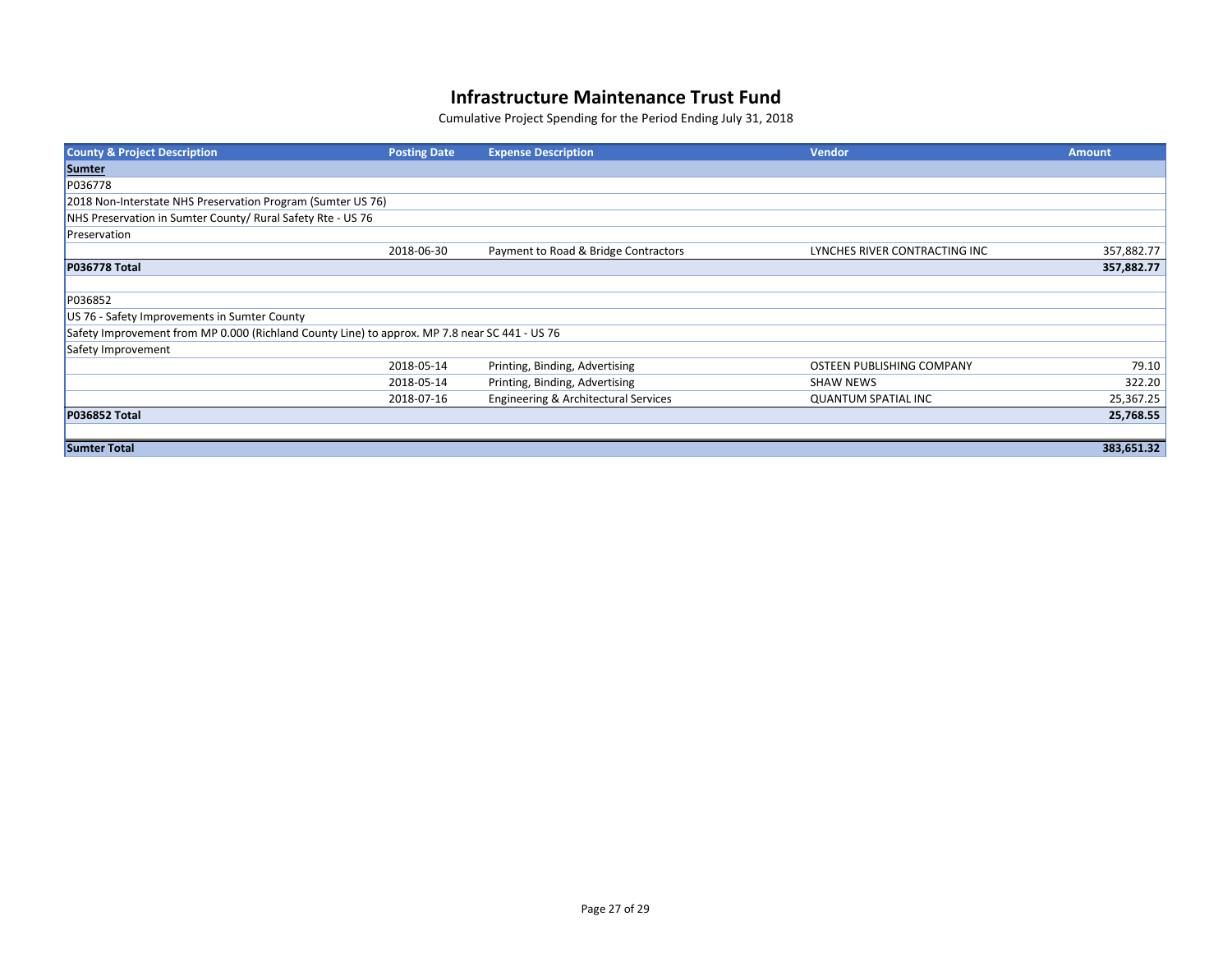| <b>County &amp; Project Description</b>                                                       | <b>Posting Date</b> | <b>Expense Description</b>           | <b>Vendor</b>                       | <b>Amount</b> |
|-----------------------------------------------------------------------------------------------|---------------------|--------------------------------------|-------------------------------------|---------------|
| York                                                                                          |                     |                                      |                                     |               |
| P037077                                                                                       |                     |                                      |                                     |               |
| SC 72 Safety Improvements in York County                                                      |                     |                                      |                                     |               |
| Safety Improvements from the Chester/York County Line to near SC 324 (Highway 324 E.) - SC 72 |                     |                                      |                                     |               |
| Safety Improvement                                                                            |                     |                                      |                                     |               |
|                                                                                               | 2018-06-11          | Engineering & Architectural Services | INDEPENDENT MAPPING CONSULTANTS INC | 19,430.89     |
|                                                                                               | 2018-07-20          | Engineering & Architectural Services | <b>GPI GEOSPATIAL INC</b>           | 2,016.11      |
|                                                                                               | 2018-07-26          | Engineering & Architectural Services | <b>GPI GEOSPATIAL INC</b>           | 3,226.80      |
| <b>P037077 Total</b>                                                                          |                     |                                      |                                     | 24,673.80     |
|                                                                                               |                     |                                      |                                     |               |
| <b>York Total</b>                                                                             |                     |                                      |                                     | 24,673.80     |